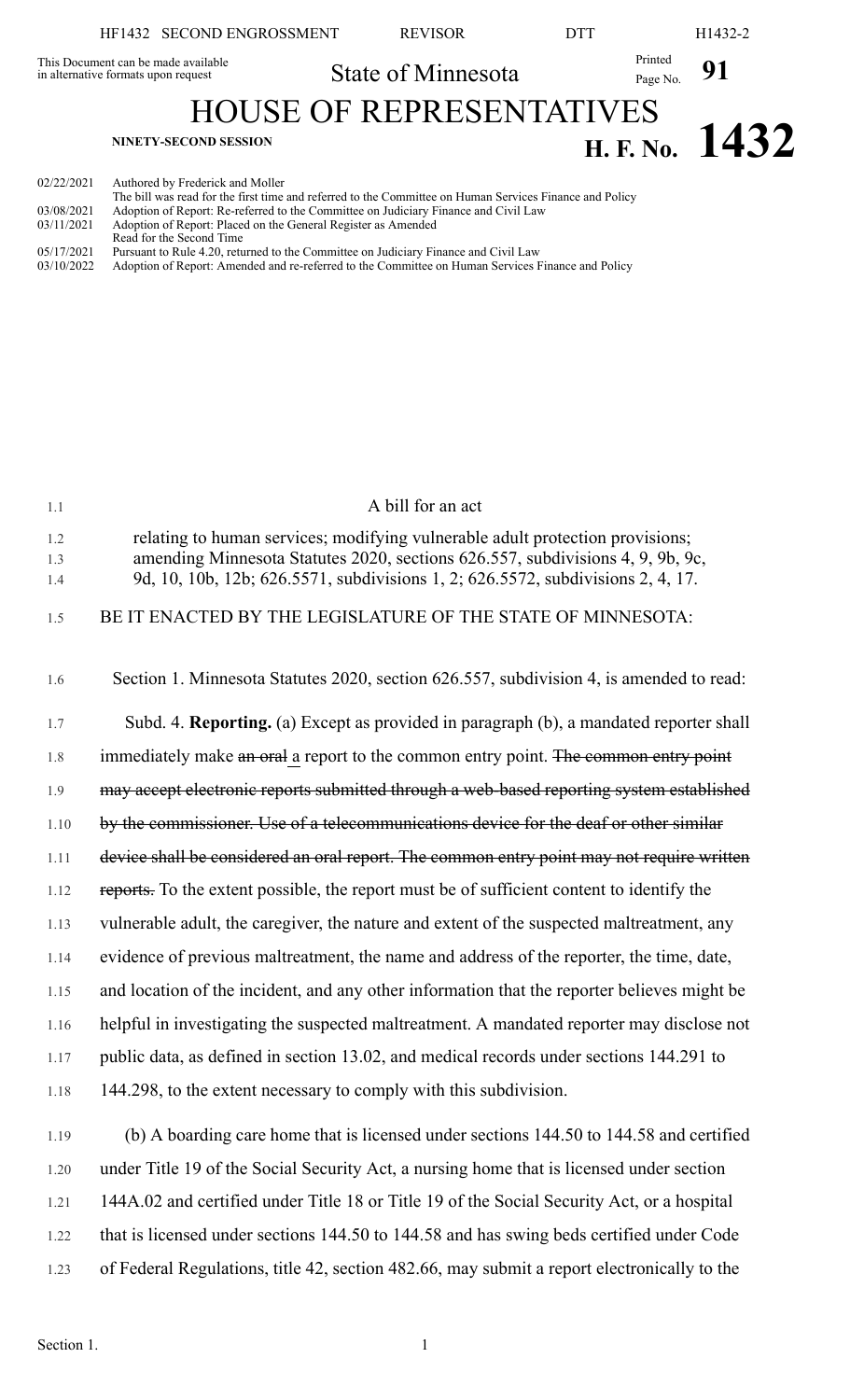HF1432 SECOND ENGROSSMENT REVISOR DTT H1432-2

| 2.1     | common entry point instead of submitting an oral report. The report may be a duplicate of      |
|---------|------------------------------------------------------------------------------------------------|
| 2.2     | the initial report the facility submits electronically to the commissioner of health to comply |
| 2.3     | with the reporting requirements under Code of Federal Regulations, title 42, section 483.12.   |
| 2.4     | The commissioner of health may modify these reporting requirements to include items            |
| 2.5     | required under paragraph (a) that are not currently included in the electronic reporting form. |
|         |                                                                                                |
| 2.6     | Sec. 2. Minnesota Statutes 2020, section 626.557, subdivision 9, is amended to read:           |
| 2.7     | Subd. 9. Common entry point designation. (a) Each county board shall designate a               |
| $2.8\,$ | common entry point for reports of suspected maltreatment, for use until the commissioner       |
| 2.9     | of human services establishes a common entry point. Two or more county boards may              |
| 2.10    | jointly designate a single common entry point. The commissioner of human services shall        |
| 2.11    | establish a common entry point effective July 1, 2015. The common entry point is the unit      |
| 2.12    | responsible for receiving the report of suspected maltreatment under this section.             |
| 2.13    | (b) The common entry point must be available 24 hours per day to take calls from               |
| 2.14    | reporters of suspected maltreatment. The common entry point shall use a standard intake        |
| 2.15    | form that includes:                                                                            |
| 2.16    | (1) the time and date of the report;                                                           |
| 2.17    | (2) the name, relationship, and identifying and contact information for the person believed    |
| 2.18    | to be a vulnerable adult and the individual or facility alleged responsible for maltreatment;  |
| 2.19    | (3) the name, address, and telephone number of the person reporting; relationship, and         |
| 2.20    | contact information for the:                                                                   |
| 2.21    | (i) reporter;                                                                                  |
|         |                                                                                                |
| 2.22    | (ii) initial reporter, witnesses, and persons who may have knowledge about the                 |
| 2.23    | maltreatment; and                                                                              |
| 2.24    | (iii) legal surrogate and persons who may provide support to the vulnerable adult;             |
| 2.25    | (4) the basis of vulnerability for the vulnerable adult;                                       |
| 2.26    | $\left(\frac{3}{2}\right)$ (5) the time, date, and location of the incident;                   |
| 2.27    | (4) the names of the persons involved, including but not limited to, perpetrators, alleged     |
| 2.28    | victims, and witnesses;                                                                        |
| 2.29    | (5) whether there was a risk of imminent danger to the alleged victim;                         |
| 2.30    | (6) the immediate safety risk to the vulnerable adult;                                         |
|         |                                                                                                |

2.31 (6) $(7)$  a description of the suspected maltreatment;

Sec. 2.  $2$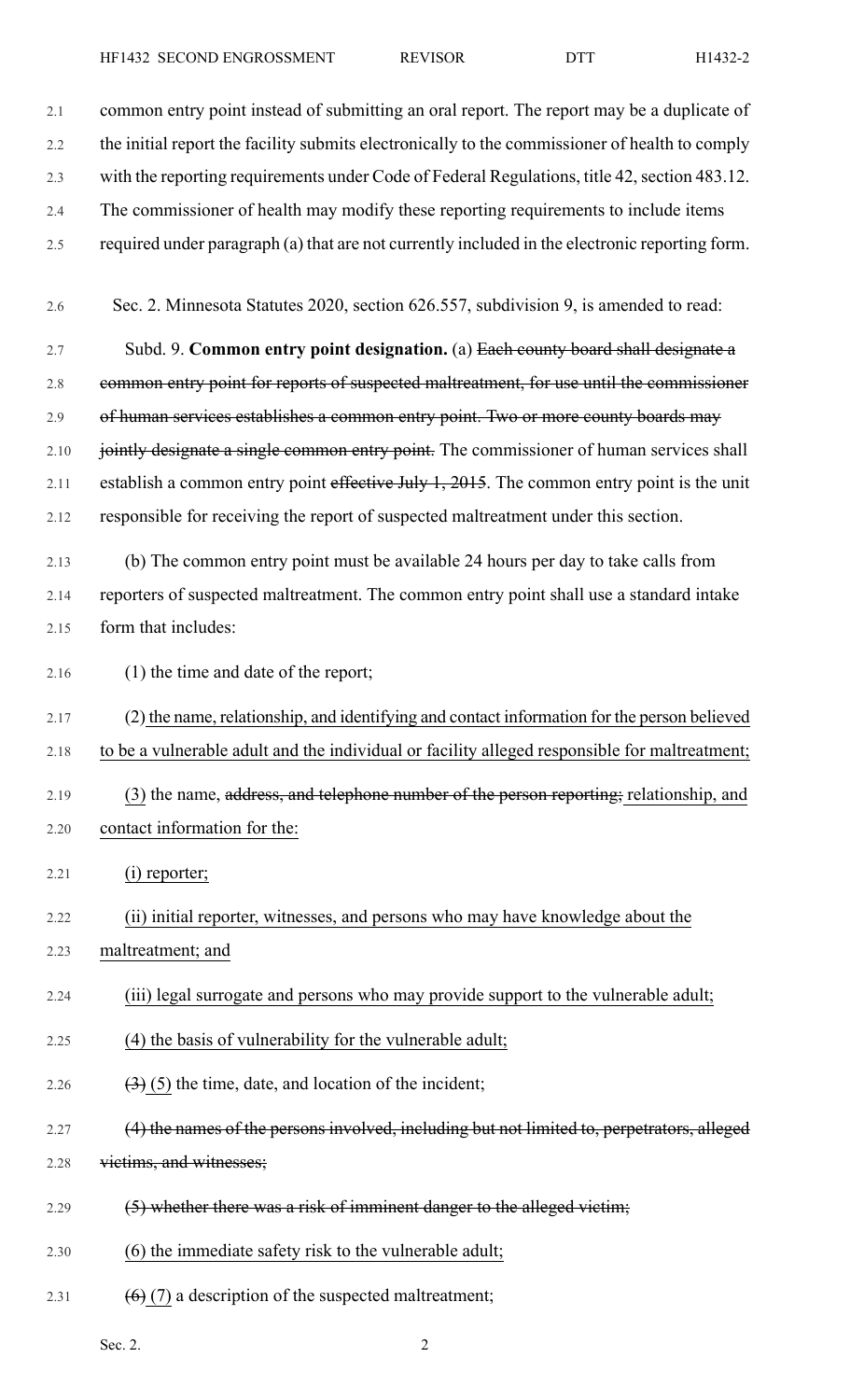- $3.1$  (7) the disability, if any, of the alleged victim;
- 3.2 (8) the relationship of the alleged perpetrator to the alleged victim;
- 3.3 (8) the impact of the suspected maltreatment on the vulnerable adult;
- 3.4 (9) whether a facility was involved and, if so, which agency licenses the facility;
- 3.5 (10) any action taken by the common entry point;
- 3.6 (11) whether law enforcement has been notified;
- 3.7 (10) the actions taken to protect the vulnerable adult;
- 3.8 (11) the required notifications and referrals made by the common entry point; and
- 3.9 (12) whether the reporter wishes to receive notification of the initial and final reports; 3.10 and disposition.
- $3.11$  (13) if the report is from a facility with an internal reporting procedure, the name, mailing 3.12 address, and telephone number of the person who initiated the report internally.
- 3.13 (c) The common entry point is not required to complete each item on the form prior to 3.14 dispatching the report to the appropriate lead investigative agency.
- 3.15 (d) The common entry point shall immediately report to a law enforcement agency any 3.16 incident in which there is reason to believe a crime has been committed.
- 3.17 (e) If a report isinitially made to a law enforcement agency or a lead investigative agency, 3.18 those agencies shall take the report on the appropriate common entry point intake forms 3.19 and immediately forward a copy to the common entry point.
- 3.20 (f) The common entry point staff must receive training on how to screen and dispatch 3.21 reports efficiently and in accordance with this section.
- 3.22 (g) The commissioner of human services shall maintain a centralized database for the 3.23 collection of common entry point data, lead investigative agency data including maltreatment 3.24 report disposition, and appeals data. The common entry point shall have access to the 3.25 centralized database and must log the reports into the database and immediately identify 3.26 and locate prior reports of abuse, neglect, or exploitation.
- 3.27 (h) When appropriate, the common entry point staff must refer calls that do not allege 3.28 the abuse, neglect, or exploitation of a vulnerable adult to other organizations that might 3.29 resolve the reporter's concerns.
- 3.30 (i) A common entry point must be operated in a manner that enables the commissioner 3.31 of human services to: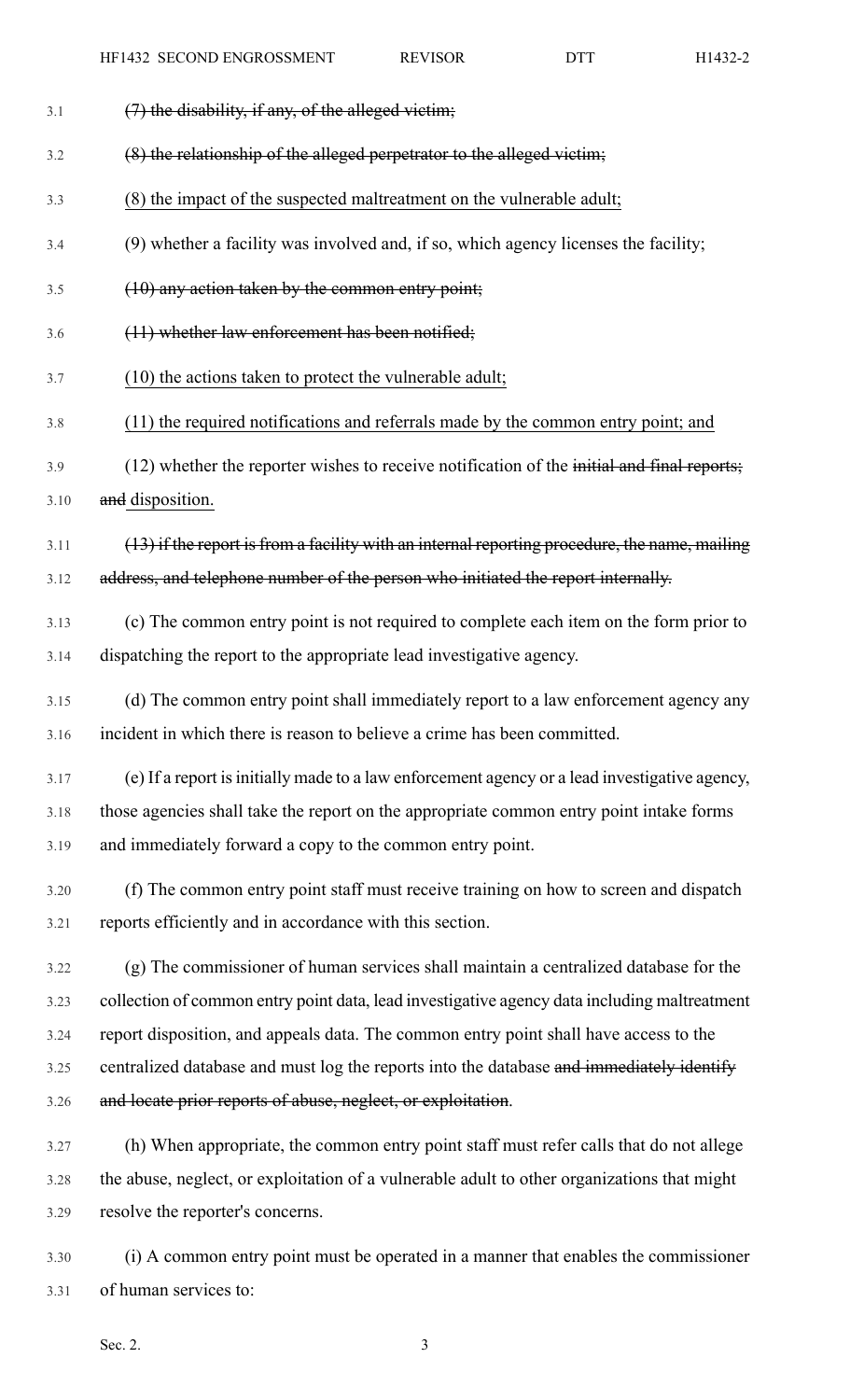4.1 (1) track critical steps in the reporting, evaluation, referral, response, disposition, and 4.2 investigative process to ensure compliance with all requirements for all reports;

4.3 (2) maintain data to facilitate the production of aggregate statistical reports for monitoring 4.4 patterns of abuse, neglect, or exploitation;

4.5 (3) serve as a resource for the evaluation, management, and planning of preventative 4.6 and remedial services for vulnerable adults who have been subject to abuse, neglect, or 4.7 exploitation;

4.8 (4) set standards, priorities, and policies to maximize the efficiency and effectiveness 4.9 of the common entry point; and

4.10 (5) track and manage consumer complaints related to the common entry point.

4.11 (j) The commissioners of human services and health shall collaborate on the creation of 4.12 a system for referring reports to the lead investigative agencies. This system shall enable 4.13 the commissioner of human services to track critical steps in the reporting, evaluation, 4.14 referral, response, disposition, investigation, notification, determination, and appeal processes.

4.15 Sec. 3. Minnesota Statutes 2020, section 626.557, subdivision 9b, is amended to read:

4.16 Subd. 9b. **Response to reports.** Law enforcement is the primary agency to conduct 4.17 investigations of any incident in which there isreason to believe a crime has been committed. 4.18 Law enforcement shall initiate a response immediately. If the common entry point notified 4.19 a county agency for emergency adult protective services, law enforcement shall cooperate 4.20 with that county agency when both agencies are involved and shall exchange data to the 4.21 extent authorized in subdivision 12b, paragraph (g). County adult protection shall initiate 4.22 a response immediately. Each lead investigative agency shall complete the investigative 4.23 processfor reports within itsjurisdiction. A lead investigative agency, county, adult protective 4.24 agency, licensed facility, or law enforcement agency shall cooperate with other agencies in 4.25 the provision of protective services, coordinating its investigations, and assisting another 4.26 agency within the limits of its resources and expertise and shall exchange data to the extent 4.27 authorized in subdivision 12b, paragraph (g). The lead investigative agency shall obtain the 4.28 results of any investigation conducted by law enforcement officials. The lead investigative 4.29 agency hasthe right to enter facilities and inspect and copy records as part of investigations. 4.30 The lead investigative agency has access to not public data, as defined in section 13.02, and 4.31 medical records under sections 144.291 to 144.298, that are maintained by facilities to the 4.32 extent necessary to conduct its investigation. Each lead investigative agency shall develop 4.33 guidelines for prioritizing reports for investigation. When a county acts as a lead investigative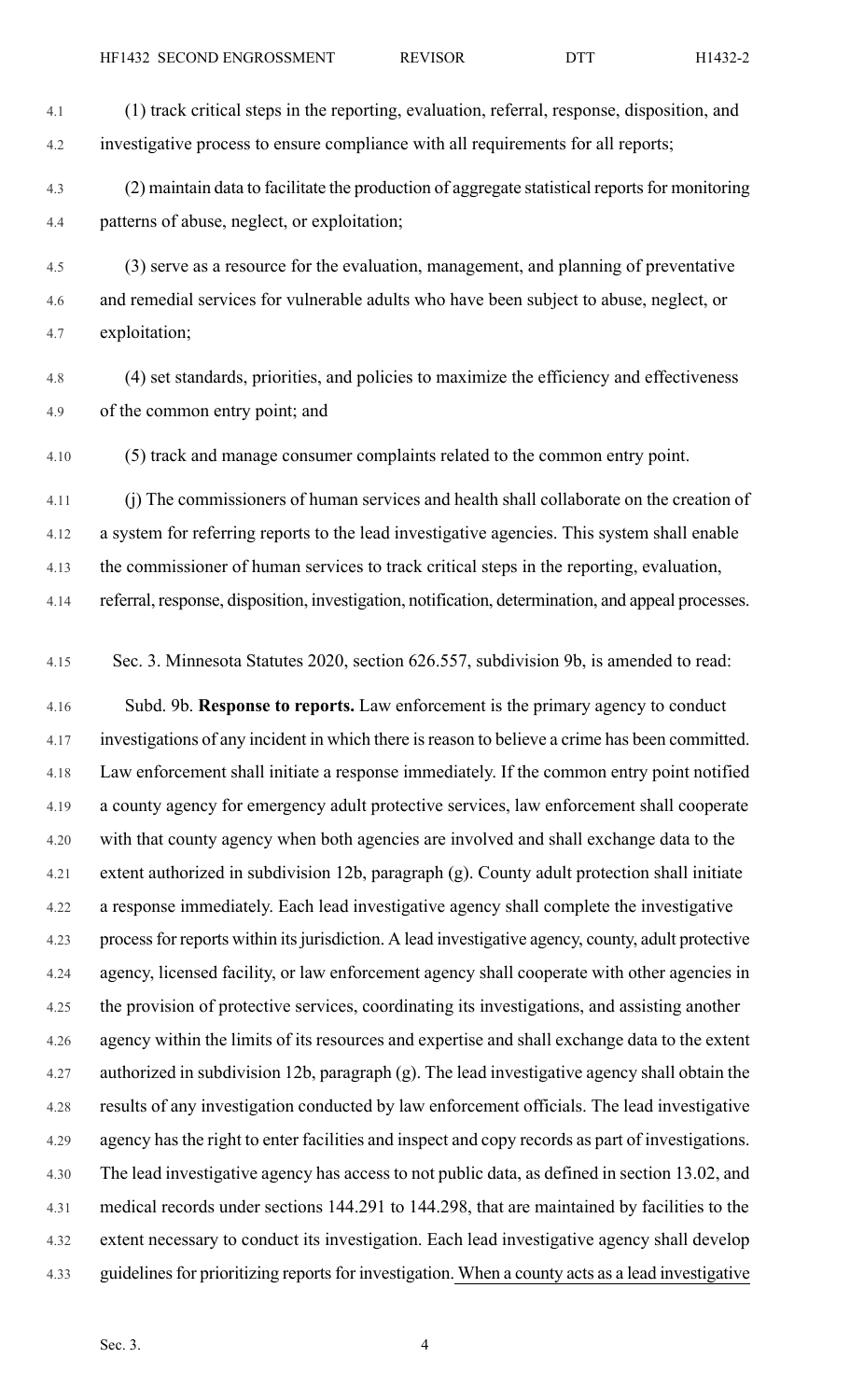5.1 agency, the county shall make guidelines available to the public regarding which reports 5.2 the county prioritizes for investigation and adult protective services. 5.3 Sec. 4. Minnesota Statutes 2020, section 626.557, subdivision 9c, is amended to read: 5.4 Subd. 9c. **Lead investigative agency; notifications, dispositions, determinations.** (a) 5.5 Upon request of the reporter, the lead investigative agency shall notify the reporter that it 5.6 hasreceived the report, and provide information on the initial disposition of the report within 5.7 five business days of receipt of the report, provided that the notification will not endanger 5.8 the vulnerable adult or hamper the investigation. 5.9 (b) In making the initial disposition of a report alleging maltreatment of a vulnerable 5.10 adult, the lead investigative agency may consider previous reports of suspected maltreatment 5.11 and may request and consider public information, records maintained by a lead investigative 5.12 agency or licensed providers, and information from any person who may have knowledge 5.13 regarding the alleged maltreatment and the basis for the adult's vulnerability. 5.14 (c) Unlessthe lead investigative agency believesthat: (1) the information would endanger 5.15 the well-being of the vulnerable adult; or (2) it would not be in the best interests of the 5.16 vulnerable adult, the lead investigative agency shall inform the vulnerable adult, or vulnerable 5.17 adult's guardian or health care agent, if known and when applicable to the authority of the 5.18 vulnerable adult's guardian or health care agent, of all reports accepted by the agency for 5.19 investigation, including the maltreatment allegation, investigation guidelines, time frame, 5.20 and evidence standards that the agency uses for determinations. If the allegation is applicable 5.21 to the guardian or health care agent, the lead investigative agency must also inform the 5.22 vulnerable adult's guardian or health care agent of all reports accepted for investigation by 5.23 the agency, including the maltreatment allegation, investigation guidelines, time frame, and 5.24 evidence standards that the agency uses for determinations. 5.25 (d) When the county social service agency does not accept a report for adult protective 5.26 services or investigation, the agency may offer assistance to the reporter or the person who 5.27 was the subject of the report. 5.28 (e) When the county is the lead investigative agency or the agency responsible for adult 5.29 protective services, the agency may coordinate and share data with the Native American 5.30 Tribes and case management agencies as allowed under chapter 13 to support a vulnerable 5.31 adult's health, safety, or comfort or to prevent, stop, or remediate maltreatment. The identity 5.32 of the reporter shall not be disclosed, except as provided in subdivision 12b.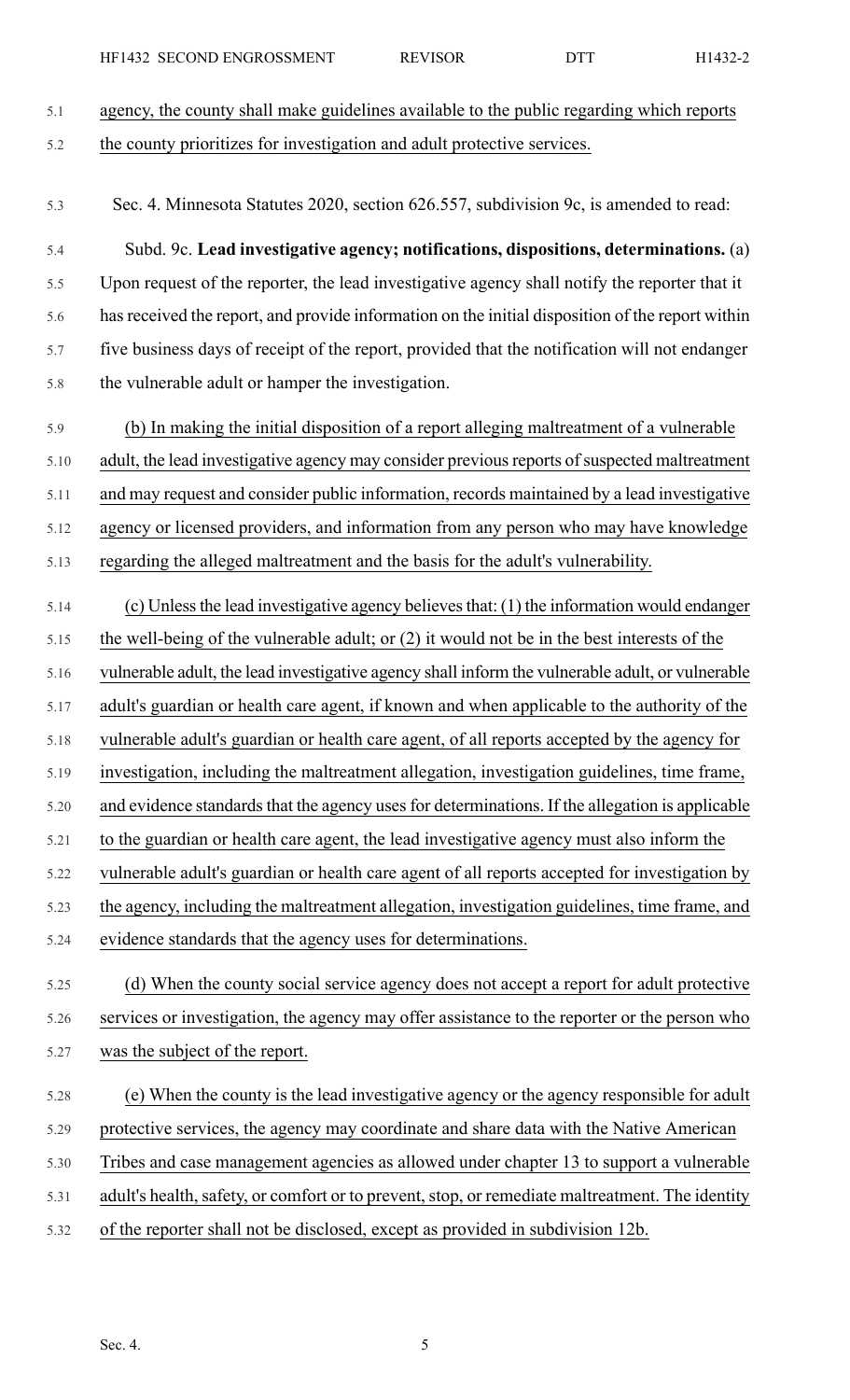- 6.1 (f) While investigating reports and providing adult protective services, the lead 6.2 investigative agency may coordinate with entitiesidentified undersubdivision 12b, paragraph 6.3 (g), and may coordinate with support persons to safeguard the welfare of the vulnerable 6.4 adult and prevent further maltreatment of the vulnerable adult.
- 6.5  $\left(\frac{b}{c}\right)$  (g) Upon conclusion of every investigation it conducts, the lead investigative agency 6.6 shall make a final disposition as defined in section 626.5572, subdivision 8.

 $\left(\frac{1}{\epsilon}\right)$  (h) When determining whether the facility or individual is the responsible party for 6.8 substantiated maltreatment or whether both the facility and the individual are responsible 6.9 for substantiated maltreatment, the lead investigative agency shall consider at least the 6.10 following mitigating factors:

6.11 (1) whether the actions of the facility or the individual caregivers were in accordance 6.12 with, and followed the terms of, an erroneous physician order, prescription, resident care 6.13 plan, or directive. This is not a mitigating factor when the facility or caregiver is responsible 6.14 for the issuance of the erroneous order, prescription, plan, or directive or knows or should 6.15 have known of the errors and took no reasonable measures to correct the defect before 6.16 administering care;

6.17 (2) the comparative responsibility between the facility, other caregivers, and requirements 6.18 placed upon the employee, including but not limited to, the facility's compliance with related 6.19 regulatory standards and factors such as the adequacy of facility policies and procedures, 6.20 the adequacy of facility training, the adequacy of an individual's participation in the training, 6.21 the adequacy of caregiver supervision, the adequacy of facility staffing levels, and a 6.22 consideration of the scope of the individual employee's authority; and

6.23 (3) whether the facility or individual followed professional standards in exercising 6.24 professional judgment.

6.25  $(d)$  (i) When substantiated maltreatment is determined to have been committed by an 6.26 individual who is also the facility license holder, both the individual and the facility must 6.27 be determined responsible for the maltreatment, and both the background study 6.28 disqualification standards under section 245C.15, subdivision 4, and the licensing actions 6.29 under section 245A.06 or 245A.07 apply.

6.30 (e) (j) The lead investigative agency shall complete its final disposition within 60 calendar 6.31 days. If the lead investigative agency is unable to complete its final disposition within 60 6.32 calendar days, the lead investigative agency shall notify the following persons provided 6.33 that the notification will not endanger the vulnerable adult or hamper the investigation: (1) 6.34 the vulnerable adult or the vulnerable adult's guardian or health care agent, when known,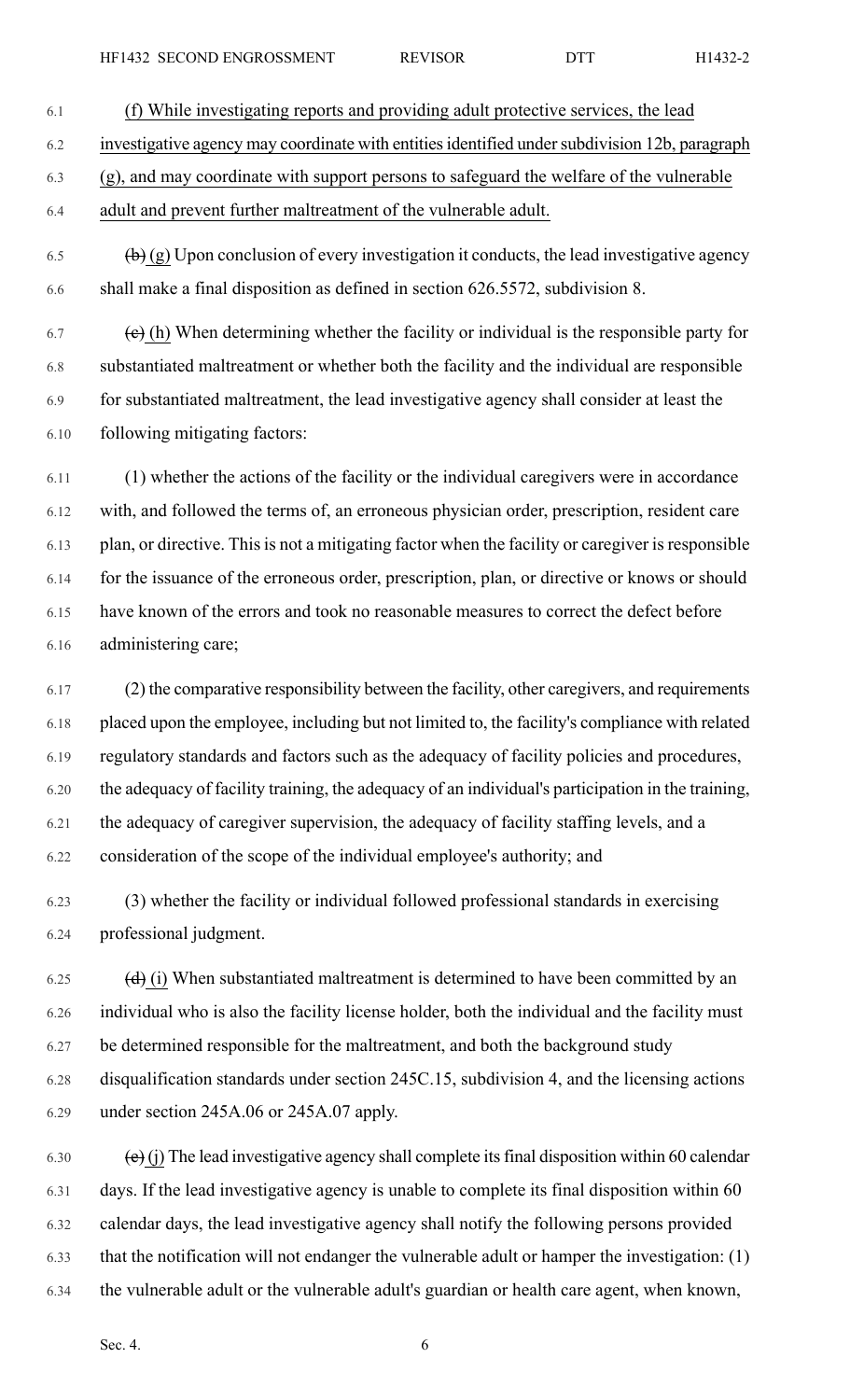7.1 if the lead investigative agency knows them to be aware of the investigation; and (2) the 7.2 facility, where applicable. The notice shall contain the reason for the delay and the projected 7.3 completion date. If the lead investigative agency is unable to complete its final disposition 7.4 by a subsequent projected completion date, the lead investigative agency shall again notify 7.5 the vulnerable adult or the vulnerable adult's guardian or health care agent, when known if 7.6 the lead investigative agency knows them to be aware of the investigation, and the facility, 7.7 where applicable, of the reason for the delay and the revised projected completion date 7.8 provided that the notification will not endanger the vulnerable adult or hamper the 7.9 investigation. The lead investigative agency must notify the health care agent of the 7.10 vulnerable adult only if the health care agent's authority to make health care decisions for 7.11 the vulnerable adult is currently effective under section 145C.06 and not suspended under 7.12 section 524.5-310 and the investigation relates to a duty assigned to the health care agent 7.13 by the principal. A lead investigative agency's inability to complete the final disposition 7.14 within 60 calendar days or by any projected completion date does not invalidate the final 7.15 disposition.

7.16  $(f)$  Within ten calendar days of completing the final disposition (k) When the lead 7.17 investigative agency is the Department of Health or the Department of Human Services, 7.18 the lead investigative agency shall provide a copy of the public investigation memorandum 7.19 under subdivision 12b, paragraph  $(b)$ , clause  $(1)$ , when required to be completed under this 7.20 section, within ten calendar days of completing the final disposition to the following persons:

7.21 (1) the vulnerable adult, or the vulnerable adult's guardian or health care agent, if known, 7.22 unless the lead investigative agency knows that the notification would endanger the 7.23 well-being of the vulnerable adult;

7.24 (2) the reporter, if the reporter requested notification when making the report, provided 7.25 this notification would not endanger the well-being of the vulnerable adult;

7.26 (3) the alleged perpetrator person or facility alleged responsible for maltreatment, if 7.27 known;

- 7.28 (4) the facility; and
- 7.29 (5) the ombudsman for long-term care, or the ombudsman for mental health and 7.30 developmental disabilities, as appropriate.
- 7.31 (l) When the lead investigative agency is a county agency, within ten calendar days of 7.32 completing the final disposition, the lead investigative agency shall provide notification of 7.33 the final disposition to the following persons: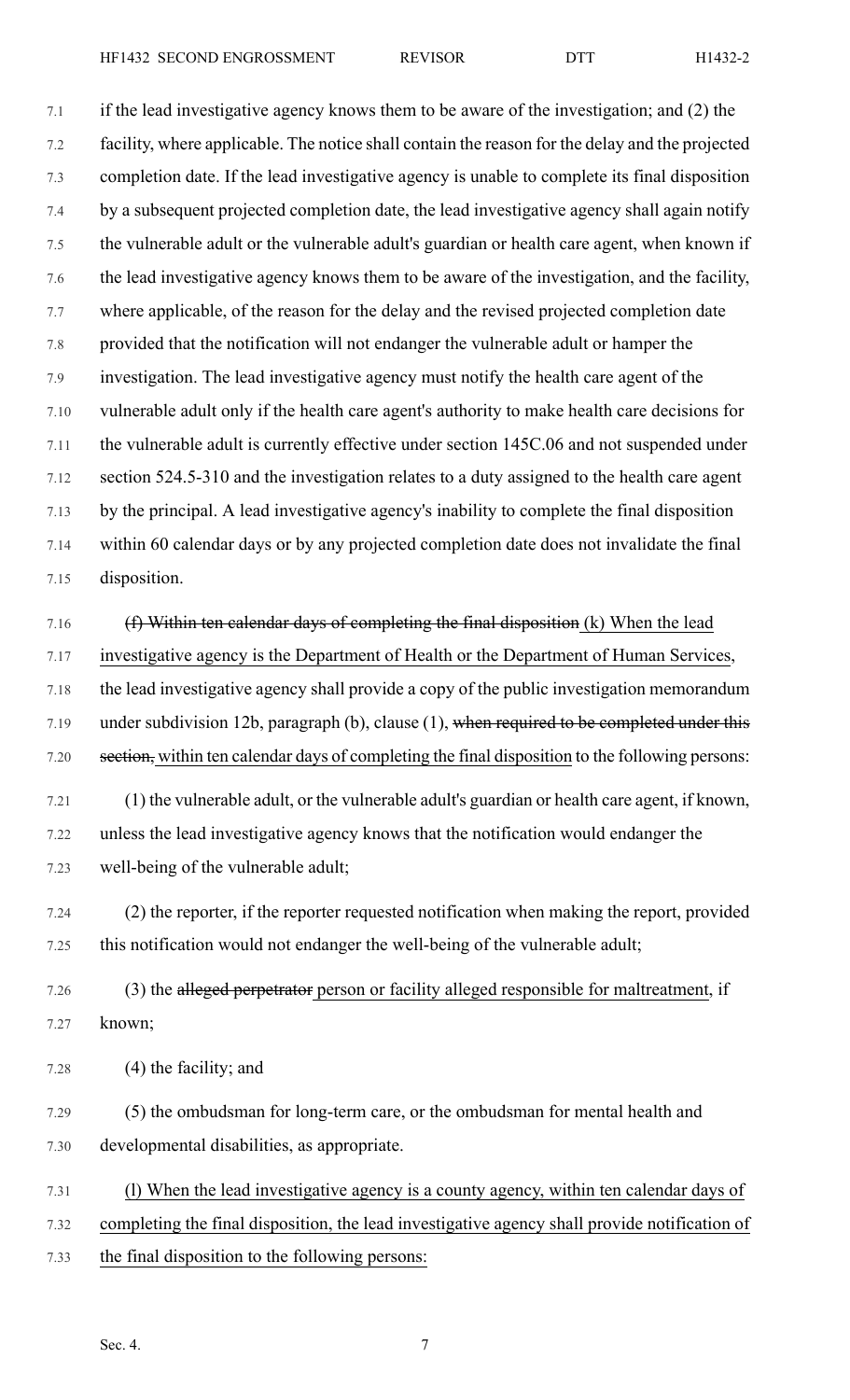- 8.1 (1) the vulnerable adult, or the vulnerable adult's guardian or health care agent, if known, 8.2 when the allegation is applicable to the authority of the vulnerable adult's guardian or health 8.3 care agent, unless the agency knows that the notification would endanger the well-being of 8.4 the vulnerable adult;
- 8.5 (2) the individual determined responsible for maltreatment, if known; and
- 8.6 (3) when the alleged incident involves a personal care assistant or provider agency, the
- 8.7 personal care provider organization under section 256B.0659. Upon implementation of
- 8.8 Community First Services and Supports (CFSS), this notification requirement applies to

8.9 the CFSS support worker or CFSS agency under section 256B.85.

- 8.10  $\left(\frac{g}{g}\right)$  (m) If, as a result of a reconsideration, review, or hearing, the lead investigative 8.11 agency changes the final disposition, or if a final disposition is changed on appeal, the lead 8.12 investigative agency shall notify the parties specified in paragraph  $(f)$  (k).
- 8.13  $(h)$  (n) The lead investigative agency shall notify the vulnerable adult who is the subject 8.14 of the report or the vulnerable adult's guardian or health care agent, if known, and any person 8.15 or facility determined to have maltreated a vulnerable adult, of their appeal or review rights 8.16 under this section or section 256.021.
- 8.17  $\left(i\right)$  (o) The lead investigative agency shall routinely provide investigation memoranda 8.18 for substantiated reports to the appropriate licensing boards. These reports must include the 8.19 names of substantiated perpetrators. The lead investigative agency may not provide 8.20 investigative memoranda for inconclusive or false reports to the appropriate licensing boards 8.21 unless the lead investigative agency's investigation gives reason to believe that there may 8.22 have been a violation of the applicable professional practice laws. If the investigation 8.23 memorandum is provided to a licensing board, the subject of the investigation memorandum 8.24 shall be notified and receive a summary of the investigative findings.
- 8.25  $\qquad \qquad (j)$  (p) In order to avoid duplication, licensing boards shall consider the findings of the 8.26 lead investigative agency in their investigations if they choose to investigate. This does not 8.27 preclude licensing boards from considering other information.
- 8.28  $(k)(q)$  The lead investigative agency must provide to the commissioner of human services 8.29 its final dispositions, including the names of all substantiated perpetrators. The commissioner 8.30 of human services shall establish records to retain the names of substantiated perpetrators.
- 8.31 Sec. 5. Minnesota Statutes 2020, section 626.557, subdivision 9d, is amended to read:
- 8.32 Subd. 9d. **Administrative reconsideration; review panel.** (a) Except as provided under 8.33 paragraph (e), any individual or facility which a lead investigative agency determines has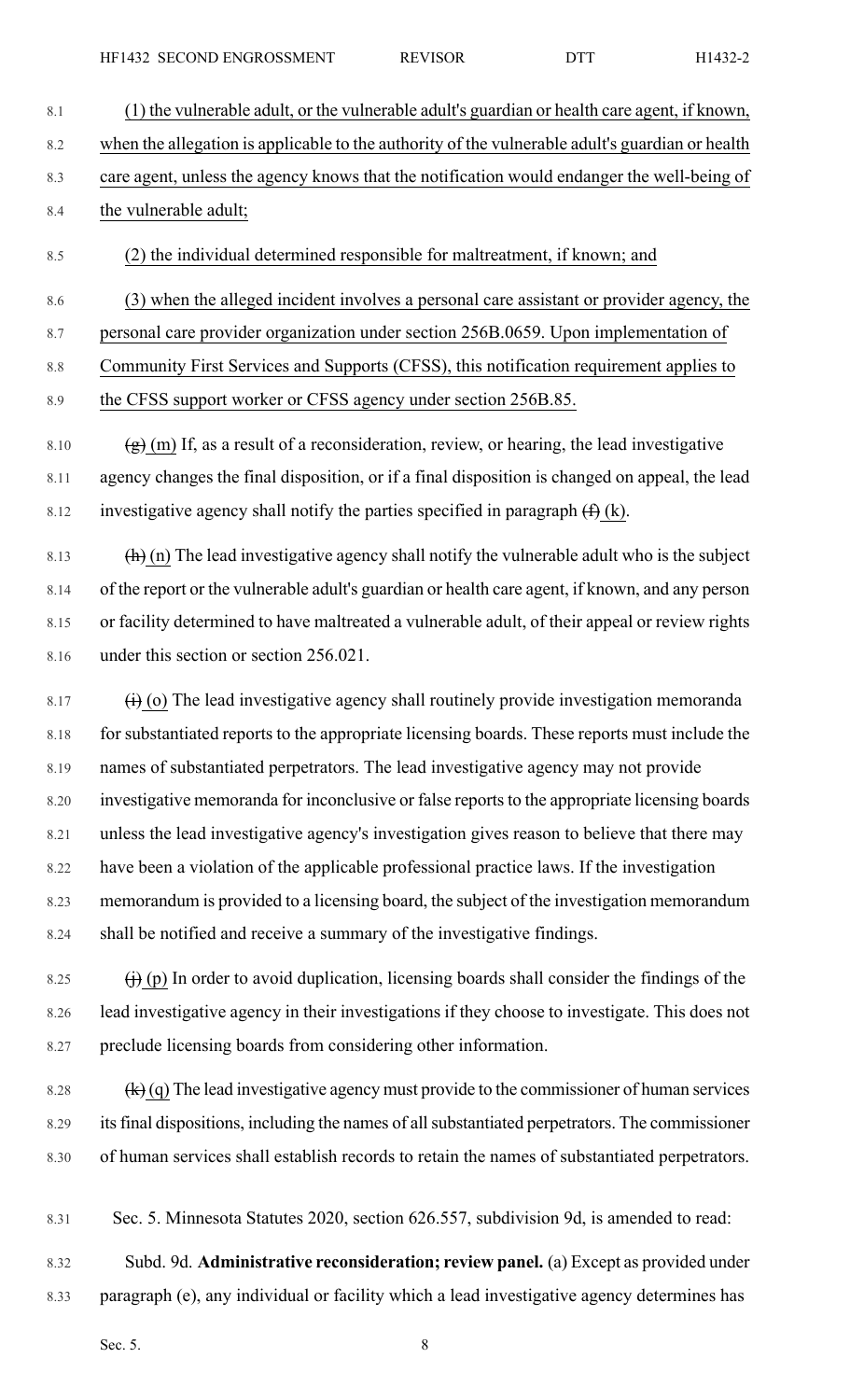9.1 maltreated a vulnerable adult, or the vulnerable adult or an interested person acting on behalf 9.2 of the vulnerable adult, regardless of the lead investigative agency's determination, who 9.3 contests the lead investigative agency's final disposition of an allegation of maltreatment, 9.4 may request the lead investigative agency to reconsider its final disposition. The request 9.5 for reconsideration must be submitted in writing to the lead investigative agency within 15 9.6 calendar days after receipt of notice of final disposition or, if the request is made by an 9.7 interested person who is not entitled to notice, within 15 days after receipt of the notice by 9.8 the vulnerable adult or the vulnerable adult's guardian or health care agent. If mailed, the 9.9 request for reconsideration must be postmarked and sent to the lead investigative agency 9.10 within 15 calendar days of the individual's or facility's receipt of the final disposition. If the 9.11 request for reconsideration is made by personal service, it must be received by the lead 9.12 investigative agency within 15 calendar days of the individual's or facility's receipt of the 9.13 final disposition. An individual who was determined to have maltreated a vulnerable adult 9.14 under this section and who was disqualified on the basis of serious or recurring maltreatment 9.15 under sections 245C.14 and 245C.15, may request reconsideration of the maltreatment 9.16 determination and the disqualification. The request for reconsideration of the maltreatment 9.17 determination and the disqualification must be submitted in writing within 30 calendar days 9.18 of the individual's receipt of the notice of disqualification under sections 245C.16 and 9.19 245C.17. If mailed, the request for reconsideration of the maltreatment determination and 9.20 the disqualification must be postmarked and sent to the lead investigative agency within 30 9.21 calendar days of the individual's receipt of the notice of disqualification. If the request for 9.22 reconsideration is made by personal service, it must be received by the lead investigative 9.23 agency within 30 calendar days after the individual's receipt of the notice of disqualification.

9.24 (b) Except as provided under paragraphs (e) and (f), if the lead investigative agency 9.25 denies the request or fails to act upon the request within 15 working days after receiving 9.26 the request for reconsideration, the person or facility entitled to a fair hearing under section 9.27 256.045, may submit to the commissioner of human services a written request for a hearing 9.28 under that statute. The vulnerable adult, or an interested person acting on behalf of the 9.29 vulnerable adult, may request a review by the Vulnerable Adult Maltreatment Review Panel 9.30 under section 256.021 if the lead investigative agency denies the request or fails to act upon 9.31 the request, or if the vulnerable adult or interested person contests a reconsidered disposition. 9.32 The Vulnerable Adult Maltreatment Review Panelshall not conduct a review if the interested 9.33 person making the request on behalf of the vulnerable adult is also the individual or facility 9.34 alleged responsible for the maltreatment of the vulnerable adult. The lead investigative 9.35 agency shall notify persons who request reconsideration of their rights under this paragraph. 9.36 The request must be submitted in writing to the review panel and a copy sent to the lead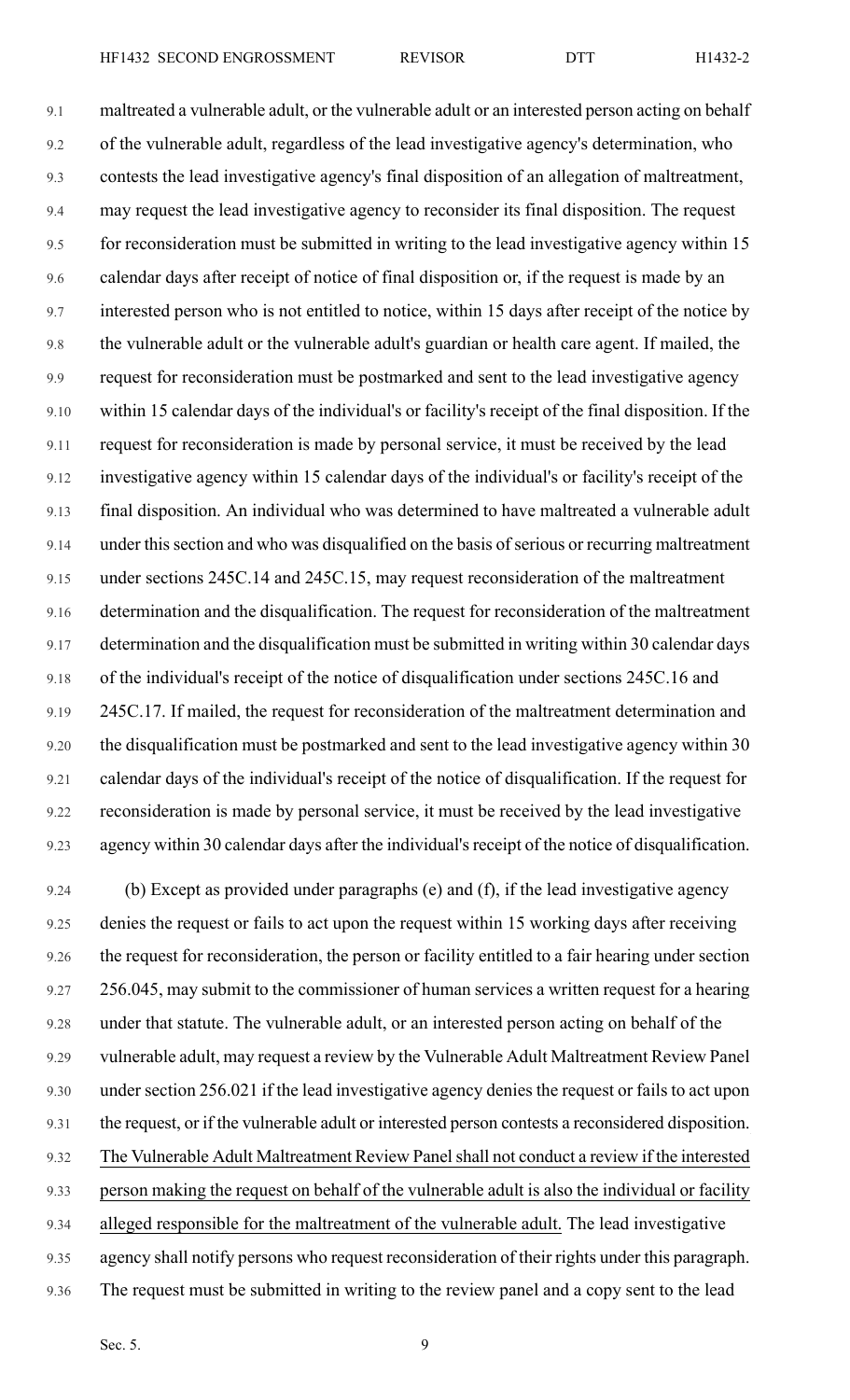10.1 investigative agency within 30 calendar days of receipt of notice of a denial of a request for 10.2 reconsideration or of a reconsidered disposition. The request must specifically identify the 10.3 aspects of the lead investigative agency determination with which the person is dissatisfied.

10.4 (c) If, as a result of a reconsideration or review, the lead investigative agency changes 10.5 the final disposition, it shall notify the parties specified in subdivision 9c, paragraph  $(f)$  (i).

10.6 (d) For purposes of this subdivision, "interested person acting on behalf of the vulnerable 10.7 adult" means a person designated in writing by the vulnerable adult to act on behalf of the 10.8 vulnerable adult, or a legal guardian or conservator or other legal representative, a proxy 10.9 or health care agent appointed under chapter 145B or 145C, or an individual who is related 10.10 to the vulnerable adult, as defined in section 245A.02, subdivision 13.

10.11 (e) If an individual was disqualified under sections 245C.14 and 245C.15, on the basis 10.12 of a determination of maltreatment, which was serious or recurring, and the individual has 10.13 requested reconsideration of the maltreatment determination under paragraph (a) and 10.14 reconsideration of the disqualification under sections 245C.21 to 245C.27, reconsideration 10.15 of the maltreatment determination and requested reconsideration of the disqualification 10.16 shall be consolidated into a single reconsideration. If reconsideration of the maltreatment 10.17 determination is denied and the individual remains disqualified following a reconsideration 10.18 decision, the individual may request a fair hearing under section 256.045. If an individual 10.19 requests a fair hearing on the maltreatment determination and the disqualification, the scope 10.20 of the fair hearing shall include both the maltreatment determination and the disqualification.

10.21 (f) If a maltreatment determination or a disqualification based on serious or recurring 10.22 maltreatment is the basis for a denial of a license under section 245A.05 or a licensing 10.23 sanction under section 245A.07, the license holder has the right to a contested case hearing 10.24 under chapter 14 and Minnesota Rules, parts 1400.8505 to 1400.8612. As provided for 10.25 under section 245A.08, the scope of the contested case hearing must include the maltreatment 10.26 determination, disqualification, and licensing sanction or denial of a license. In such cases, 10.27 a fair hearing must not be conducted under section 256.045. Except for family child care 10.28 and child foster care, reconsideration of a maltreatment determination under this subdivision, 10.29 and reconsideration of a disqualification under section 245C.22, must not be conducted 10.30 when:

10.31 (1) a denial of a license under section 245A.05, or a licensing sanction under section 10.32 245A.07, is based on a determination that the license holder is responsible for maltreatment 10.33 or the disqualification of a license holder based on serious or recurring maltreatment;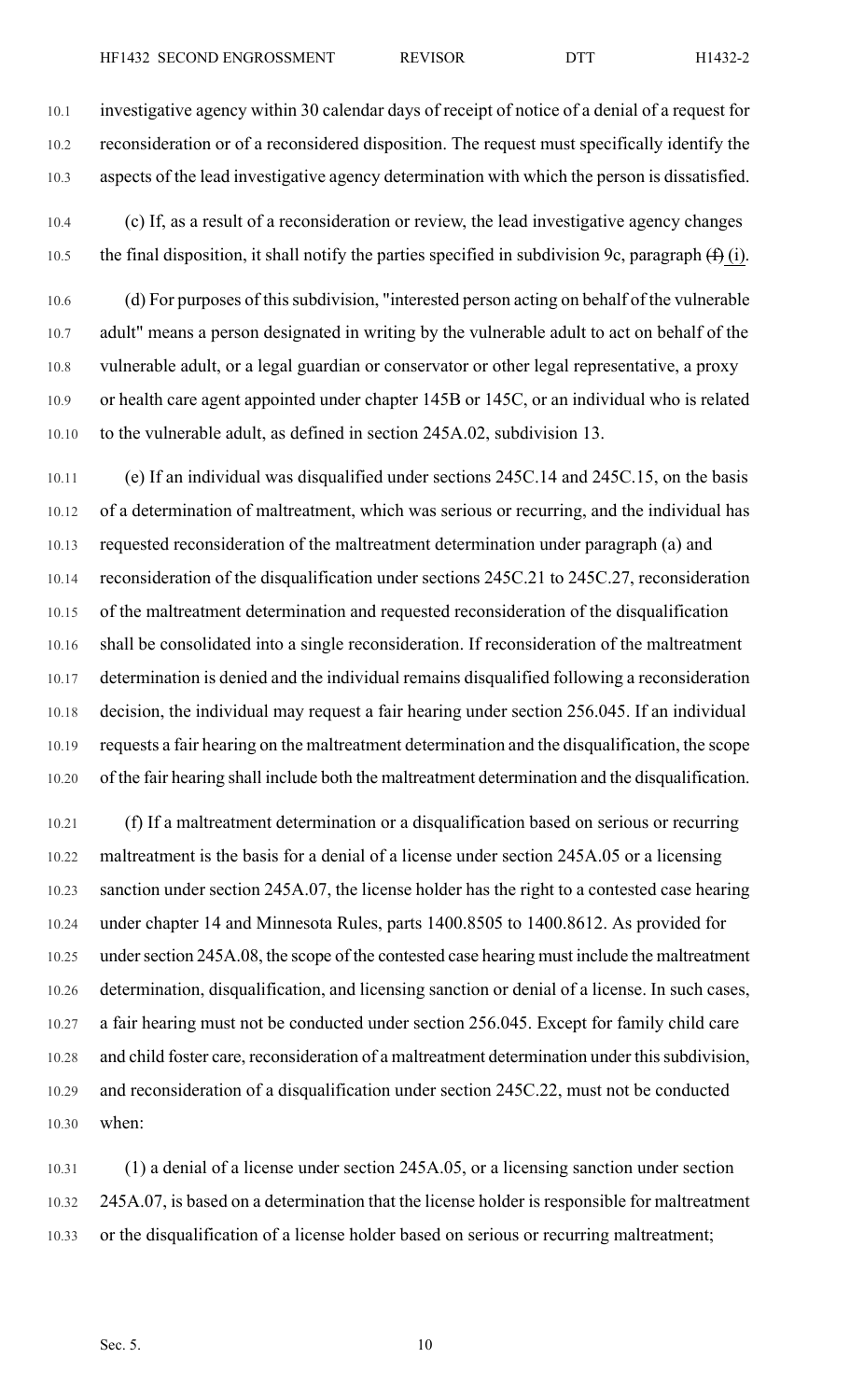- 11.1 (2) the denial of a license or licensing sanction is issued at the same time as the 11.2 maltreatment determination or disqualification; and
- 11.3 (3) the license holder appeals the maltreatment determination or disqualification, and 11.4 denial of a license or licensing sanction.

11.5 Notwithstanding clauses (1) to (3), if the license holder appeals the maltreatment 11.6 determination or disqualification, but does not appeal the denial of a license or a licensing 11.7 sanction, reconsideration of the maltreatment determination shall be conducted under sections 11.8 260E.33 and 626.557, subdivision 9d, and reconsideration of the disqualification shall be 11.9 conducted under section 245C.22. In such cases, a fair hearing shall also be conducted as 11.10 provided under sections 245C.27, 260E.33, and 626.557, subdivision 9d.

11.11 If the disqualified subject is an individual other than the license holder and upon whom 11.12 a background study must be conducted under chapter 245C, the hearings of all parties may 11.13 be consolidated into a single contested case hearing upon consent of all parties and the 11.14 administrative law judge.

11.15 (g) Until August 1, 2002, an individual or facility that was determined by the 11.16 commissioner of human services or the commissioner of health to be responsible for neglect 11.17 under section 626.5572, subdivision 17, after October 1, 1995, and before August 1, 2001, 11.18 that believes that the finding of neglect does not meet an amended definition of neglect may 11.19 request a reconsideration of the determination of neglect. The commissioner of human 11.20 services or the commissioner of health shall mail a notice to the last known address of 11.21 individuals who are eligible to seek this reconsideration. The request for reconsideration 11.22 must state how the established findings no longer meet the elements of the definition of 11.23 neglect. The commissioner shall review the request for reconsideration and make a 11.24 determination within 15 calendar days. The commissioner's decision on this reconsideration 11.25 is the final agency action.

11.26 (1) For purposes of compliance with the data destruction schedule under subdivision 11.27 12b, paragraph (d), when a finding of substantiated maltreatment has been changed as a 11.28 result of a reconsideration under this paragraph, the date of the original finding of a 11.29 substantiated maltreatment must be used to calculate the destruction date.

11.30 (2) For purposes of any background studies under chapter 245C, when a determination 11.31 of substantiated maltreatment has been changed as a result of a reconsideration under this 11.32 paragraph, any prior disqualification of the individual under chapter 245C that was based 11.33 on this determination of maltreatment shall be rescinded, and for future background studies 11.34 under chapter 245C the commissioner must not use the previous determination of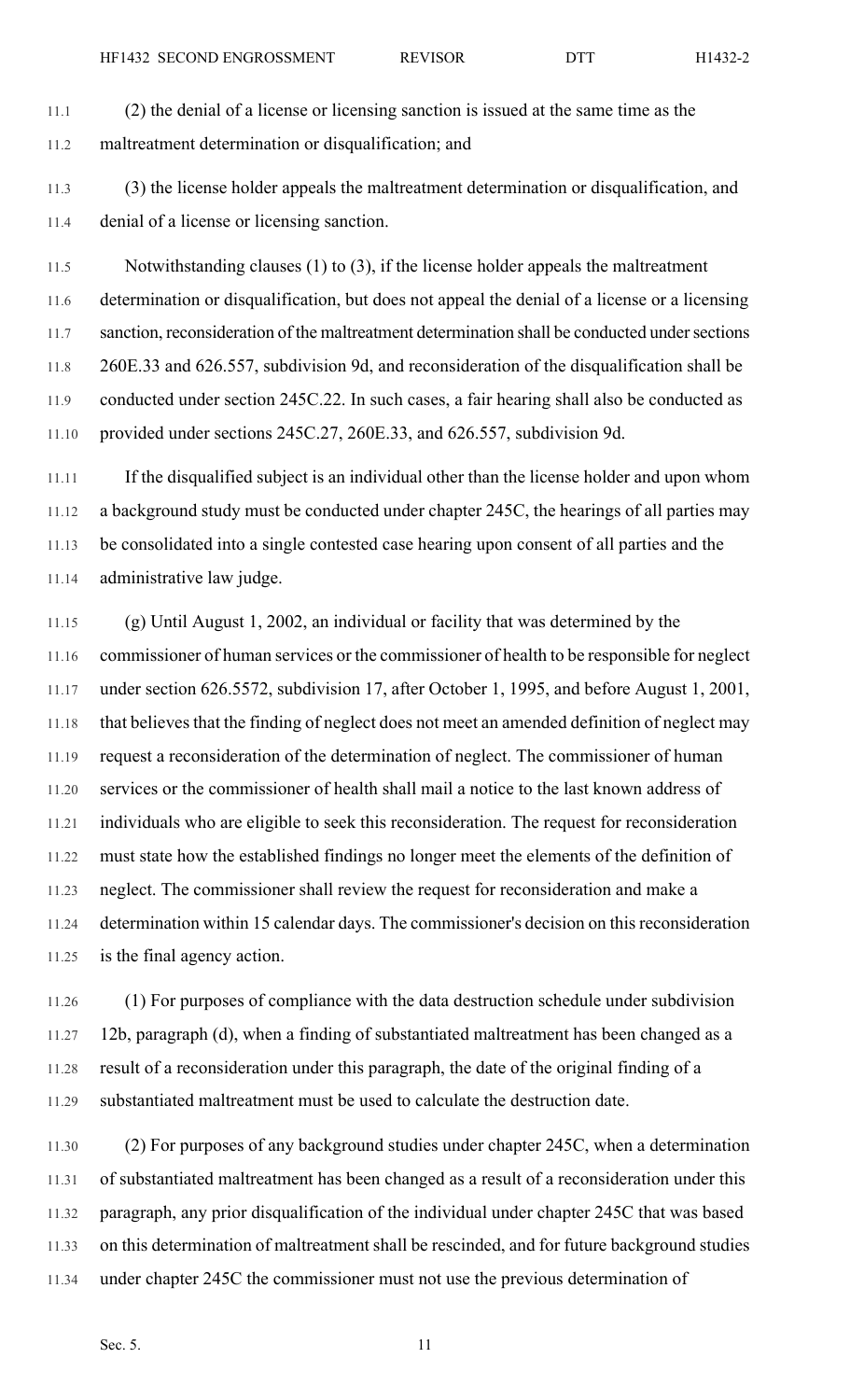12.1 substantiated maltreatment as a basis for disqualification or as a basis for referring the 12.2 individual's maltreatment history to a health-related licensing board under section 245C.31.

12.3 Sec. 6. Minnesota Statutes 2020, section 626.557, subdivision 10, is amended to read:

12.4 Subd. 10. **Duties of county social service agency.** (a) When the common entry point 12.5 refers a report to the county social service agency as the lead investigative agency or makes 12.6 a referral to the county social service agency for emergency adult protective services, or 12.7 when another lead investigative agency requests assistance from the county social service 12.8 agency for adult protective services, the county social service agency shall immediately 12.9 assess and offer emergency and continuing protective social services for purposes of 12.10 preventing further maltreatment and for safeguarding the welfare of the maltreated vulnerable 12.11 adult. The county shall use a standardized tools and the data system made available by 12.12 the commissioner. The information entered by the county into the standardized tool must 12.13 be accessible to the Department of Human Services. In cases of suspected sexual abuse, the 12.14 county social service agency shall immediately arrange for and make available to the 12.15 vulnerable adult appropriate medical examination and treatment. When necessary in order 12.16 to protect the vulnerable adult from further harm, the county social service agency shall 12.17 seek authority to remove the vulnerable adult from the situation in which the maltreatment 12.18 occurred. The county social service agency may also investigate to determine whether the 12.19 conditions which resulted in the reported maltreatment place other vulnerable adults in 12.20 jeopardy of being maltreated and offer protective social services that are called for by its 12.21 determination.

12.22 (b) Within five business days of receipt of a report screened in by the county social 12.23 service agency for investigation, the county social service agency shall determine whether, 12.24 in addition to an assessment and services for the vulnerable adult, to also conduct an 12.25 investigation for final disposition of the individual or facility alleged to have maltreated the 12.26 vulnerable adult.

12.27 (c) The county social service agency must investigate for a final disposition the individual 12.28 or facility alleged to have maltreated a vulnerable adult for each report accepted as lead 12.29 investigative agency involving an allegation of abuse, caregiver neglect that resulted in 12.30 harm to the vulnerable adult, financial exploitation that may be criminal, or an allegation 12.31 against a caregiver under chapter 256B.

12.32 (d) An investigating county social service agency must make a final disposition for any 12.33 allegation when the county social service agency determines that a final disposition may 12.34 safeguard a vulnerable adult or may prevent further maltreatment.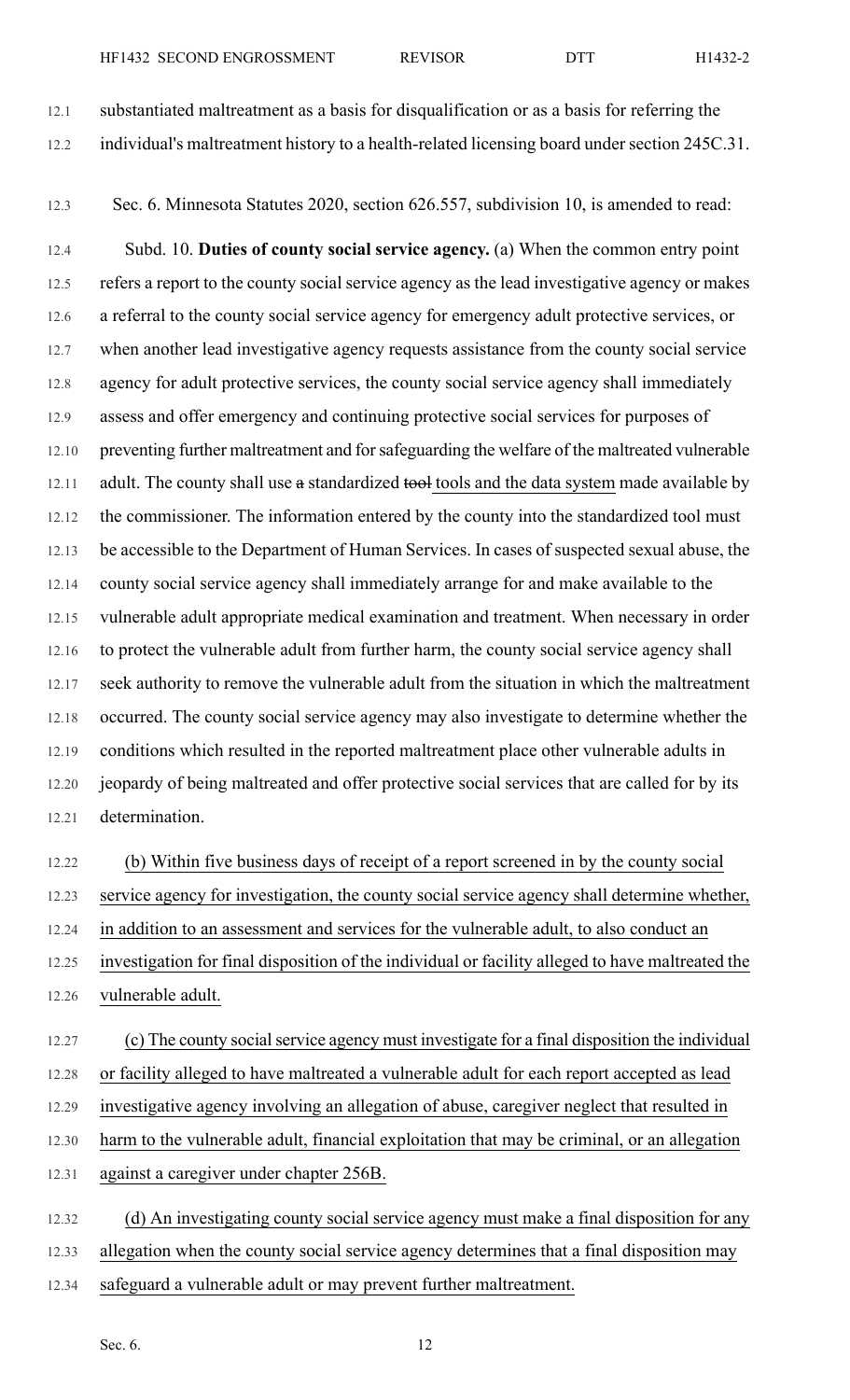13.1 (e) If the county social service agency learns of an allegation listed in paragraph (c) after 13.2 the determination in paragraph (a), the county social service agency must change the initial 13.3 determination and conduct an investigation for final disposition of the individual or facility 13.4 alleged to have maltreated the vulnerable adult.

13.5  $(b)$  (f) County social service agencies may enter facilities and inspect and copy records 13.6 as part of an investigation. The county social service agency has access to not public data, 13.7 as defined in section 13.02, and medical records under sections 144.291 to 144.298, that 13.8 are maintained by facilities to the extent necessary to conduct its investigation. The inquiry 13.9 is not limited to the written records of the facility, but may include every other available 13.10 source of information.

13.11 (e) (g) When necessary in order to protect a vulnerable adult from serious harm, the 13.12 county social service agency shall immediately intervene on behalf of that adult to help the 13.13 family, vulnerable adult, or other interested person by seeking any of the following:

13.14 (1) a restraining order or a court order for removal of the perpetrator from the residence 13.15 of the vulnerable adult pursuant to section 518B.01;

13.16 (2) the appointment of a guardian or conservator pursuant to sections 524.5-101 to 13.17 524.5-502, or guardianship or conservatorship pursuant to chapter 252A;

13.18 (3) replacement of a guardian or conservator suspected of maltreatment and appointment 13.19 of a suitable person as guardian or conservator, pursuant to sections 524.5-101 to 524.5-502; 13.20 or

13.21 (4) a referral to the prosecuting attorney for possible criminal prosecution of the 13.22 perpetrator under chapter 609.

13.23 The expenses of legal intervention must be paid by the county in the case of indigent 13.24 persons, under section 524.5-502 and chapter 563.

13.25 In proceedings under sections 524.5-101 to 524.5-502, if a suitable relative or other 13.26 person is not available to petition for guardianship or conservatorship, a county employee 13.27 shall present the petition with representation by the county attorney. The county shall contract 13.28 with or arrange for a suitable person or organization to provide ongoing guardianship 13.29 services. If the county presents evidence to the court exercising probate jurisdiction that it 13.30 has made a diligent effort and no other suitable person can be found, a county employee 13.31 may serve as guardian or conservator. The county shall not retaliate against the employee 13.32 for any action taken on behalf of the ward or protected person subject to guardianship or 13.33 conservatorship, even if the action is adverse to the county's interest. Any person retaliated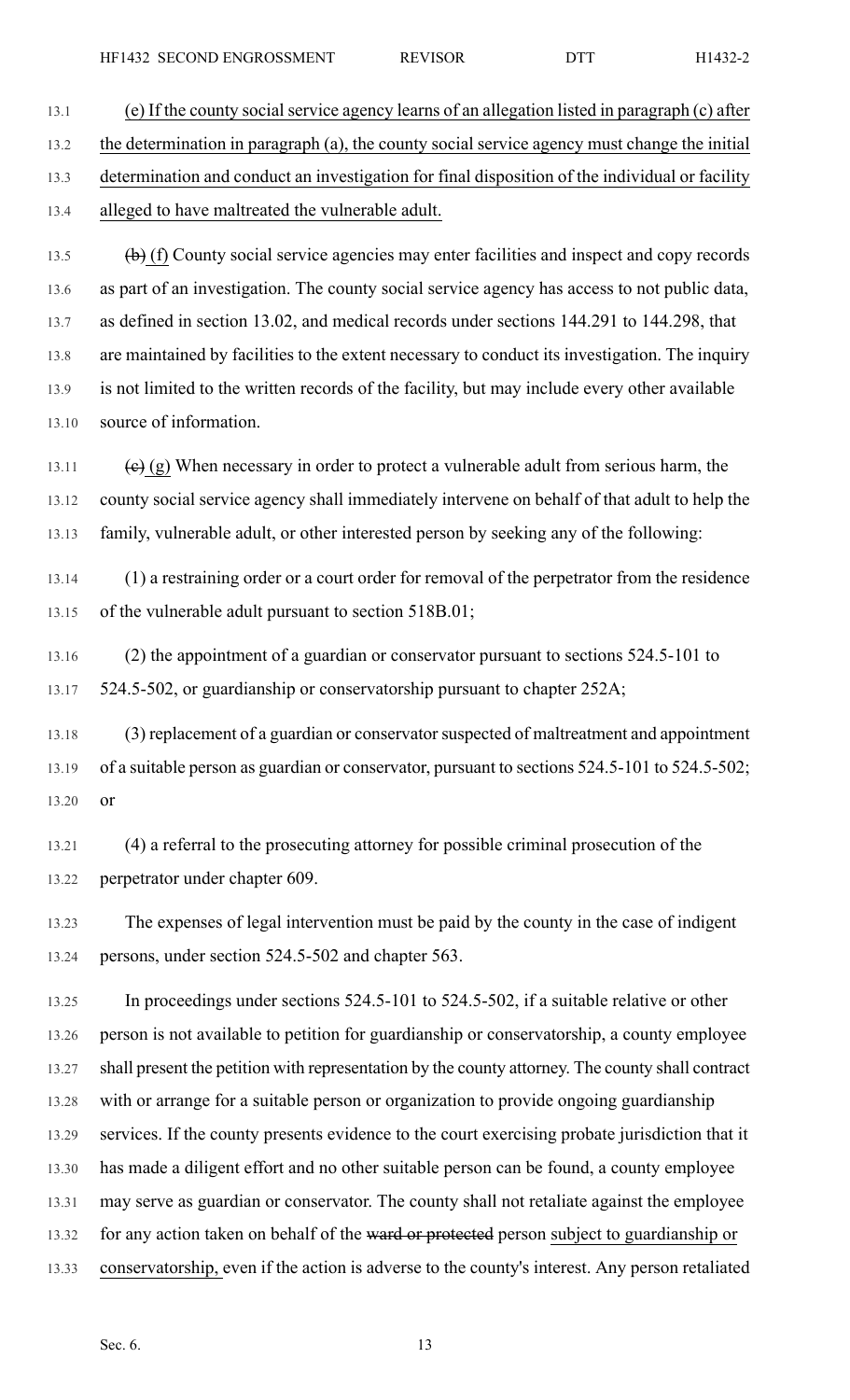- 14.1 against in violation of this subdivision shall have a cause of action against the county and 14.2 shall be entitled to reasonable attorney fees and costs of the action if the action is upheld 14.3 by the court. 14.4 Sec. 7. Minnesota Statutes 2020, section 626.557, subdivision 10b, is amended to read: 14.5 Subd. 10b. **Investigations; guidelines.** (a) Each lead investigative agency shall develop 14.6 guidelines for prioritizing reports for investigation. 14.7 (b) When investigating a report, the lead investigative agency shall conduct the following 14.8 activities, as appropriate: 14.9 (1) interview of the alleged victim vulnerable adult; 14.10 (2) interview of the reporter and others who may have relevant information; 14.11 (3) interview of the alleged perpetrator individual or facility alleged responsible for 14.12 maltreatment; and 14.13 (4) examination of the environment surrounding the alleged incident; 14.14  $(5)$  (4) review of records and pertinent documentation of the alleged incident; and. 14.15 (6) consultation with professionals. 14.16 (c) The lead investigative agency shall conduct the following activities as appropriate 14.17 to further the investigation, to prevent further maltreatment, or to safeguard the vulnerable 14.18 adult: HF1432 SECOND ENGROSSMENT REVISOR DTT H1432-2
- 14.19 (1) examining the environment surrounding the alleged incident;
- 14.20 (2) consulting with professionals; and
- 14.21 (3) communicating with state, federal, tribal, and other agencies including:
- 14.22 (i) service providers;
- 14.23 (ii) case managers;
- 14.24 (iii) ombudsmen; and
- 14.25 (iv) support persons for the vulnerable adult.
- 14.26 (d) The lead investigative agency may decide not to conduct an interview of a vulnerable
- 14.27 adult, reporter, or witness under paragraph (b) if:
- 14.28 (1) the vulnerable adult, reporter, or witness declines to have an interview with the
- 14.29 agency or is unable to be contacted despite the agency's diligent attempts;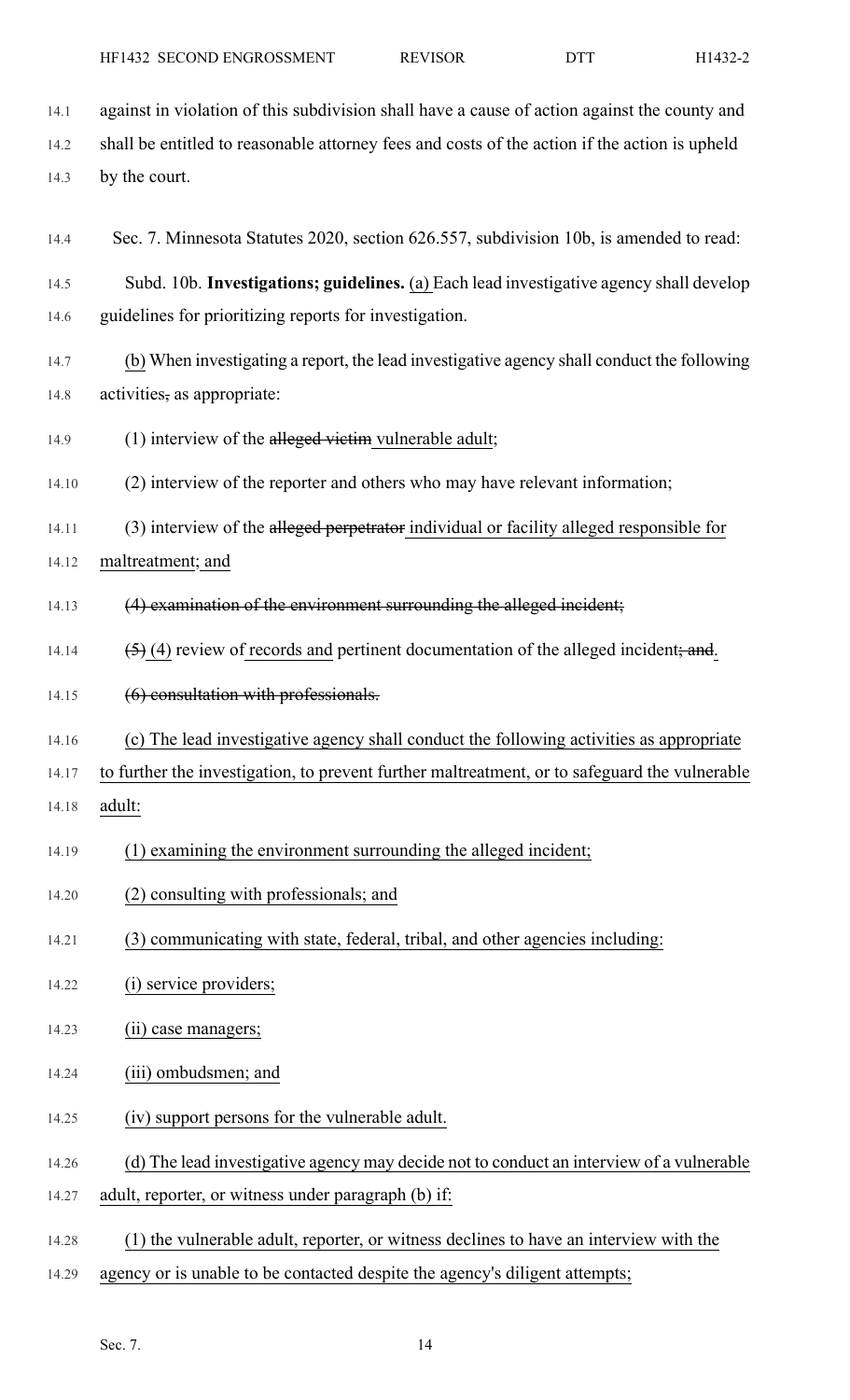15.1 (2) an interview of the vulnerable adult or reporter was conducted by law enforcement 15.2 or a professional trained in forensic interview and an additional interview will not further 15.3 the investigation;

15.4 (3) an interview of the witness will not further the investigation; or

- 15.5 (4) the agency has a reason to believe that the interview will endanger the vulnerable
- 15.6 adult.

15.7 Sec. 8. Minnesota Statutes 2020, section 626.557, subdivision 12b, is amended to read:

15.8 Subd. 12b. **Data management.** (a) In performing any of the duties of this section as a 15.9 lead investigative agency, the county social service agency shall maintain appropriate 15.10 records. Data collected by the county social service agency under this section while providing 15.11 adult protective services are welfare data under section 13.46. Investigative data collected 15.12 under this section are confidential data on individuals or protected nonpublic data as defined 15.13 under section 13.02. Notwithstanding section 13.46, subdivision 1, paragraph (a), data under 15.14 this paragraph that are inactive investigative data on an individual who is a vendor of services 15.15 are private data on individuals, as defined in section 13.02. The identity of the reporter may 15.16 only be disclosed as provided in paragraph (c).

15.17 Data maintained by the common entry point are confidential data on individuals or 15.18 protected nonpublic data as defined in section 13.02. Notwithstanding section 138.163, the 15.19 common entry point shall maintain data for three calendar years after date of receipt and 15.20 then destroy the data unless otherwise directed by federal requirements.

15.21 (b) The commissioners of health and human services shall prepare an investigation 15.22 memorandum for each report alleging maltreatment investigated under this section. County 15.23 social service agencies must maintain private data on individuals but are not required to 15.24 prepare an investigation memorandum. During an investigation by the commissioner of 15.25 health or the commissioner of human services, data collected under this section are 15.26 confidential data on individuals or protected nonpublic data as defined in section 13.02. 15.27 Upon completion of the investigation, the data are classified as provided in clauses (1) to 15.28  $(3)$  and paragraph (c).

15.29 (1) The investigation memorandum must contain the following data, which are public:

15.30 (i) the name of the facility investigated;

15.31 (ii) a statement of the nature of the alleged maltreatment;

15.32 (iii) pertinent information obtained from medical or other records reviewed;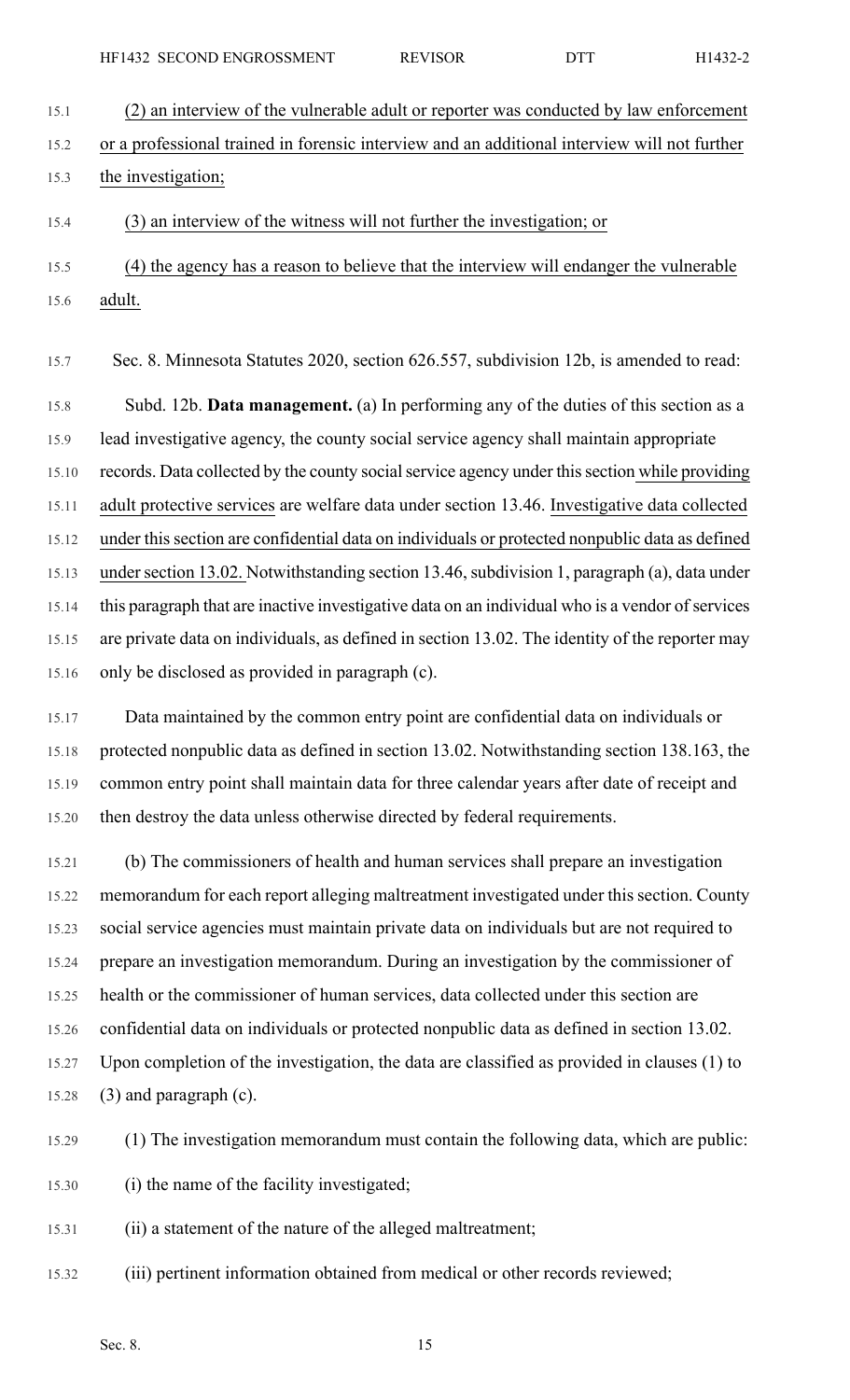| 16.1  | (iv) the identity of the investigator;                                                            |
|-------|---------------------------------------------------------------------------------------------------|
| 16.2  | (v) a summary of the investigation's findings;                                                    |
| 16.3  | (vi) statement of whether the report was found to be substantiated, inconclusive, false,          |
| 16.4  | or that no determination will be made;                                                            |
| 16.5  | (vii) a statement of any action taken by the facility;                                            |
| 16.6  | (viii) a statement of any action taken by the lead investigative agency; and                      |
| 16.7  | (ix) when a lead investigative agency's determination has substantiated maltreatment, a           |
| 16.8  | statement of whether an individual, individuals, or a facility were responsible for the           |
| 16.9  | substantiated maltreatment, if known.                                                             |
| 16.10 | The investigation memorandum must be written in a manner which protects the identity              |
| 16.11 | of the reporter and of the vulnerable adult and may not contain the names or, to the extent       |
| 16.12 | possible, data on individuals or private data listed in clause (2).                               |
| 16.13 | (2) Data on individuals collected and maintained in the investigation memorandum are              |
| 16.14 | private data, including:                                                                          |
| 16.15 | (i) the name of the vulnerable adult;                                                             |
| 16.16 | (ii) the identity of the individual alleged to be the perpetrator;                                |
| 16.17 | (iii) the identity of the individual substantiated as the perpetrator; and                        |
| 16.18 | (iv) the identity of all individuals interviewed as part of the investigation.                    |
| 16.19 | (3) Other data on individuals maintained as part of an investigation under this section           |
| 16.20 | are private data on individuals upon completion of the investigation.                             |
| 16.21 | (c) After the assessment or investigation is completed, The name of the reporter must             |
| 16.22 | be confidential. The subject of the report may compel disclosure of the name of the reporter      |
| 16.23 | only with the consent of the reporter or upon a written finding by a court that the report was    |
| 16.24 | false and there is evidence that the report was made in bad faith. This subdivision does not      |
| 16.25 | alter disclosure responsibilities or obligations under the Rules of Criminal Procedure, except    |
| 16.26 | that where the identity of the reporter is relevant to a criminal prosecution, the district court |
| 16.27 | shall do an in-camera review prior to determining whether to order disclosure of the identity     |
| 16.28 | of the reporter.                                                                                  |
| 16.29 | (d) Notwithstanding section 138.163, data maintained under this section by the                    |
| 16.30 | commissioners of health and human services must be maintained under the following                 |

16.31 schedule and then destroyed unless otherwise directed by federal requirements: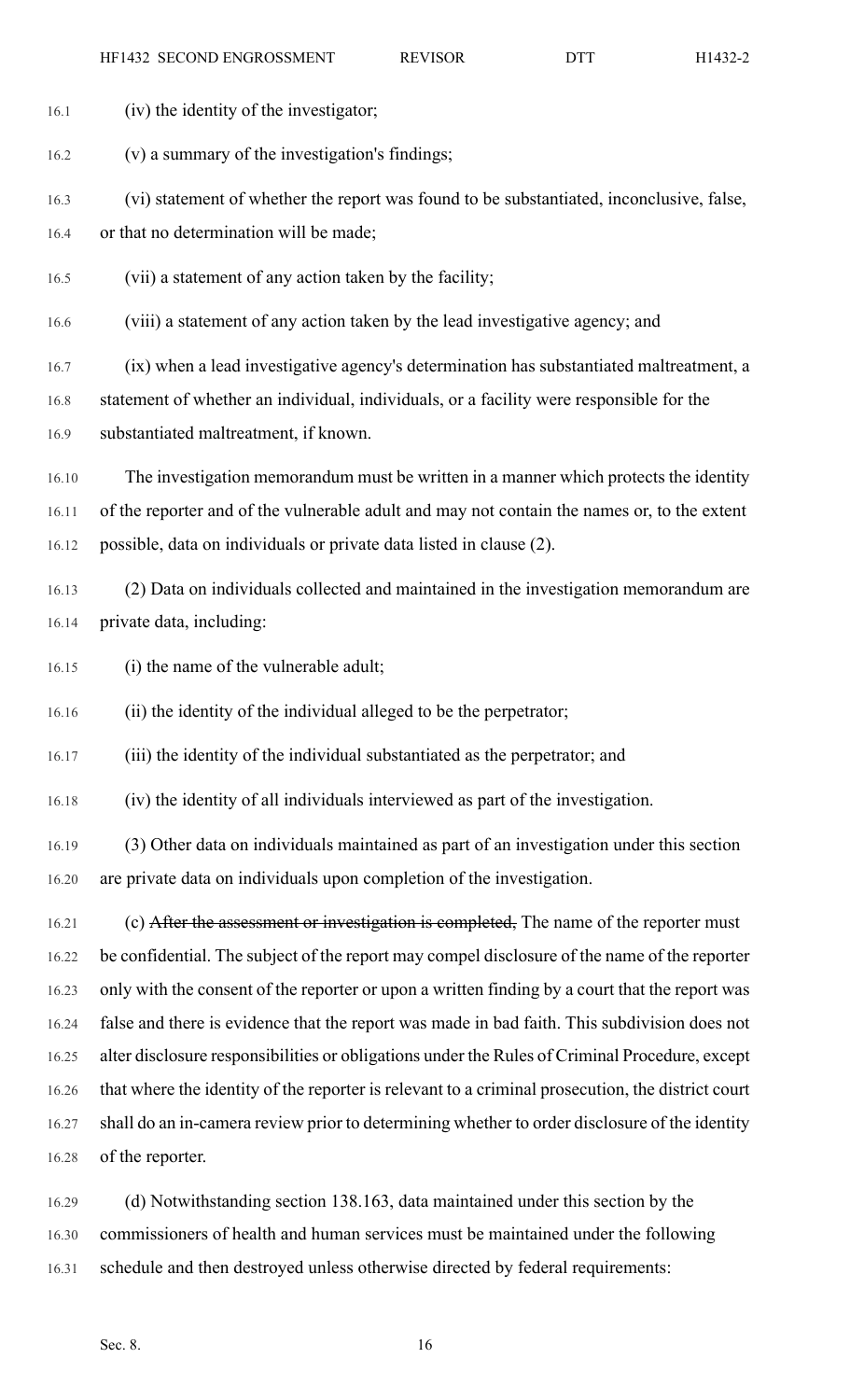- 17.1 (1) data from reports determined to be false, maintained for three years after the finding 17.2 was made;
- 17.3 (2) data from reports determined to be inconclusive, maintained for four years after the 17.4 finding was made;
- 17.5 (3) data from reports determined to be substantiated, maintained for seven years after 17.6 the finding was made; and
- 17.7 (4) data from reports which were not investigated by a lead investigative agency and for 17.8 which there is no final disposition, maintained for three years from the date of the report.
- 17.9 (e) The commissioners of health and human services shall annually publish on their 17.10 websites the number and type of reports of alleged maltreatment involving licensed facilities 17.11 reported under this section, the number of those requiring investigation under this section, 17.12 and the resolution of those investigations. On a biennial basis, the commissioners of health 17.13 and human services shall jointly report the following information to the legislature and the 17.14 governor:
- 17.15 (1) the number and type of reports of alleged maltreatment involving licensed facilities 17.16 reported under this section, the number of those requiring investigations under this section, 17.17 the resolution of those investigations, and which of the two lead agencies was responsible;
- 17.18 (2) trends about types of substantiated maltreatment found in the reporting period;
- 17.19 (3) if there are upward trends for types of maltreatment substantiated, recommendations 17.20 for addressing and responding to them;
- 17.21 (4) efforts undertaken or recommended to improve the protection of vulnerable adults;
- 17.22 (5) whether and where backlogs of cases result in a failure to conform with statutory 17.23 time frames and recommendations for reducing backlogs if applicable;
- 17.24 (6) recommended changes to statutes affecting the protection of vulnerable adults; and
- 17.25 (7) any other information that is relevant to the report trends and findings.
- 17.26 (f) Each lead investigative agency must have a record retention policy.
- 17.27 (g) Lead investigative agencies, county agencies responsible for adult protective services,
- 17.28 prosecuting authorities, and law enforcement agencies may exchange not public data, as
- 17.29 defined in section 13.02, with a tribal agency, facility, service provider, vulnerable adult,
- 17.30 primary support person for a vulnerable adult, state licensing board, federal or state agency,
- 17.31 the ombudsman for long-term care, or the ombudsman for mental health and developmental
- 17.32 disabilities, if the agency or authority requesting providing the data determines that the data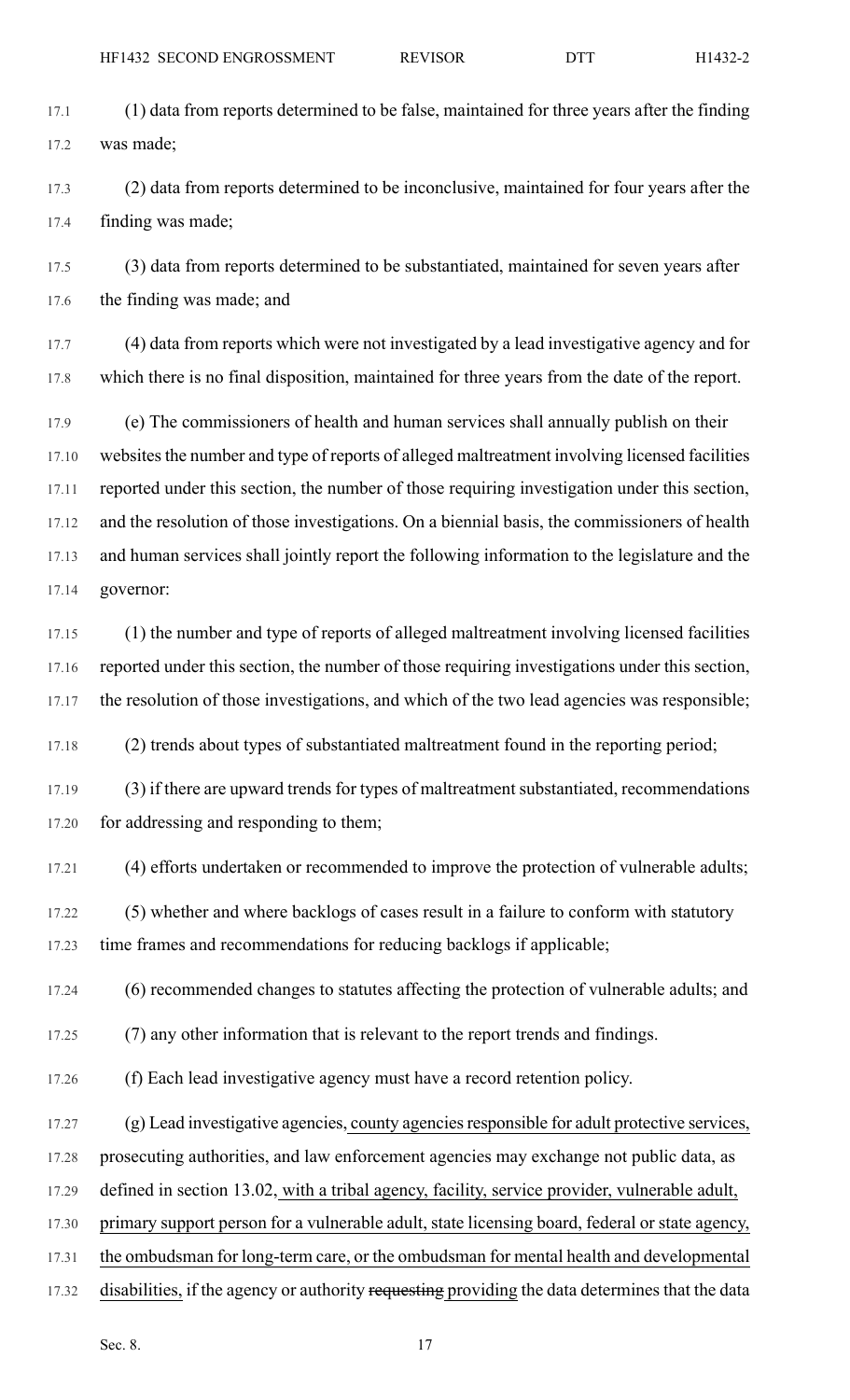18.1 are pertinent and necessary to the requesting agency in initiating, furthering, or completing 18.2 to prevent further maltreatment of a vulnerable adult, to safeguard a vulnerable adult, or for 18.3 an investigation under this section. Data collected under this section must be made available 18.4 to prosecuting authorities and law enforcement officials, local county agencies, and licensing 18.5 agencies investigating the alleged maltreatment under this section. The lead investigative 18.6 agency shall exchange not public data with the vulnerable adult maltreatment review panel 18.7 established in section 256.021 if the data are pertinent and necessary for a review requested 18.8 under that section. Notwithstanding section 138.17, upon completion of the review, not 18.9 public data received by the review panel must be destroyed.

18.10 (h) Each lead investigative agency shall keep records of the length of time it takes to 18.11 complete its investigations.

18.12 (i) A lead investigative agency may notify other affected parties and their authorized 18.13 representative if the lead investigative agency has reason to believe maltreatment has occurred 18.14 and determines the information will safeguard the well-being of the affected parties or dispel 18.15 widespread rumor or unrest in the affected facility.

18.16 (j) Under any notification provision of this section, where federal law specifically 18.17 prohibits the disclosure of patient identifying information, a lead investigative agency may 18.18 not provide any notice unless the vulnerable adult has consented to disclosure in a manner 18.19 which conforms to federal requirements.

18.20 Sec. 9. Minnesota Statutes 2020, section 626.5571, subdivision 1, is amended to read:

18.21 Subdivision 1. **Establishment of team.** A county may establish a multidisciplinary adult 18.22 protection team comprised of the director of the local welfare agency or designees, the 18.23 county attorney or designees, the county sheriff or designees, and representatives of health 18.24 care. In addition, representatives of mental health or other appropriate human service 18.25 agencies, representatives from local tribal governments, and adult advocate groups, and any 18.26 other organization with relevant expertise may be added to the adult protection team.

18.27 Sec. 10. Minnesota Statutes 2020, section 626.5571, subdivision 2, is amended to read:

18.28 Subd. 2. **Duties of team.** A multidisciplinary adult protection team may provide public 18.29 and professional education, develop resources for prevention, intervention, and treatment, 18.30 and provide case consultation to the local welfare agency to better enable the agency to 18.31 carry out its adult protection functions under section 626.557 and to meet the community's 18.32 needs for adult protection services. Case consultation may be performed by a committee of 18.33 the team composed of the team members representing social services, law enforcement, the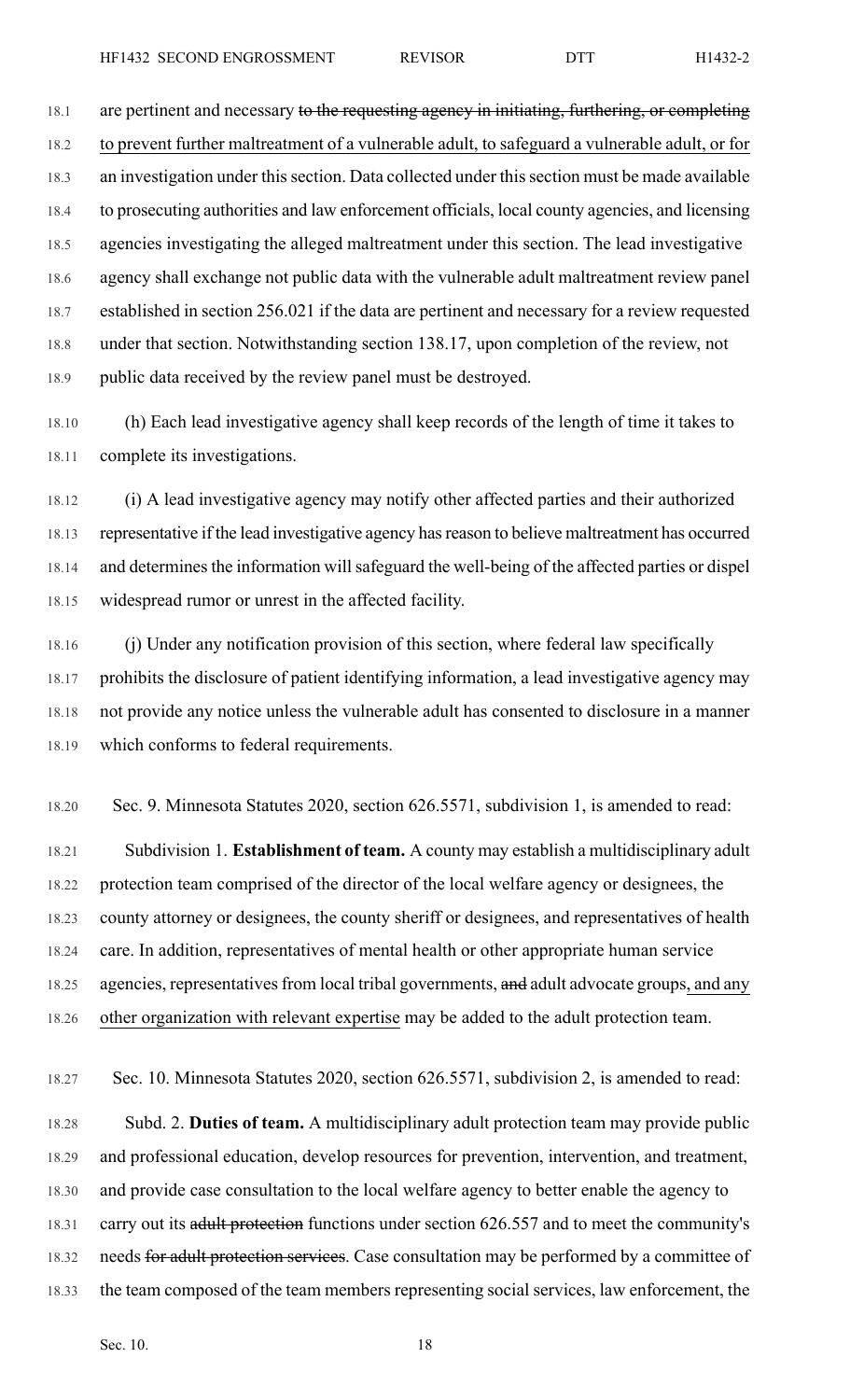| 19.1  | county attorney, health care, and persons directly involved in an individual case as determined |
|-------|-------------------------------------------------------------------------------------------------|
| 19.2  | by the case consultation committee. Case consultation is includes a case review process that    |
| 19.3  | results in recommendations about services to be provided to the identified adult and family.    |
| 19.4  | Sec. 11. Minnesota Statutes 2020, section 626.5572, subdivision 2, is amended to read:          |
| 19.5  | Subd. 2. Abuse. "Abuse" means:                                                                  |
| 19.6  | (a) An act against a vulnerable adult that constitutes a violation of, an attempt to violate,   |
| 19.7  | or aiding and abetting a violation of:                                                          |
| 19.8  | $(1)$ assault in the first through fifth degrees as defined in sections 609.221 to 609.224;     |
| 19.9  | $(2)$ the use of drugs to injure or facilitate crime as defined in section 609.235;             |
| 19.10 | (3) the solicitation, inducement, and promotion of prostitution as defined in section           |
| 19.11 | 609.322; and                                                                                    |
| 19.12 | (4) criminal sexual conduct in the first through fifth degrees as defined in sections           |
| 19.13 | 609.342 to 609.3451.                                                                            |
| 19.14 | A violation includes any action that meets the elements of the crime, regardless of             |
| 19.15 | whether there is a criminal proceeding or conviction.                                           |
| 19.16 | (b) Conduct which is not an accident or therapeutic conduct as defined in this section,         |
| 19.17 | which produces or could reasonably be expected to produce physical pain or injury or            |
| 19.18 | emotional distress including, but not limited to, the following:                                |
| 19.19 | (1) hitting, slapping, kicking, pinching, biting, or corporal punishment of a vulnerable        |
| 19.20 | adult;                                                                                          |
| 19.21 | (2) use of repeated or malicious oral, written, or gestured language toward a vulnerable        |
| 19.22 | adult or the treatment of a vulnerable adult which would be considered by a reasonable          |
| 19.23 | person to be disparaging, derogatory, humiliating, harassing, or threatening; or                |
| 19.24 | (3) use of any aversive or deprivation procedure, unreasonable confinement, or                  |
| 19.25 | involuntary seclusion, including the forced separation of the vulnerable adult from other       |
| 19.26 | persons against the will of the vulnerable adult or the legal representative of the vulnerable  |
| 19.27 | adult; and unless authorized under chapter 245A or 245D or Minnesota Rules, chapter 9544.       |
| 19.28 | (4) use of any aversive or deprivation procedures for persons with developmental                |
| 19.29 | disabilities or related conditions not authorized under section 245.825.                        |
|       |                                                                                                 |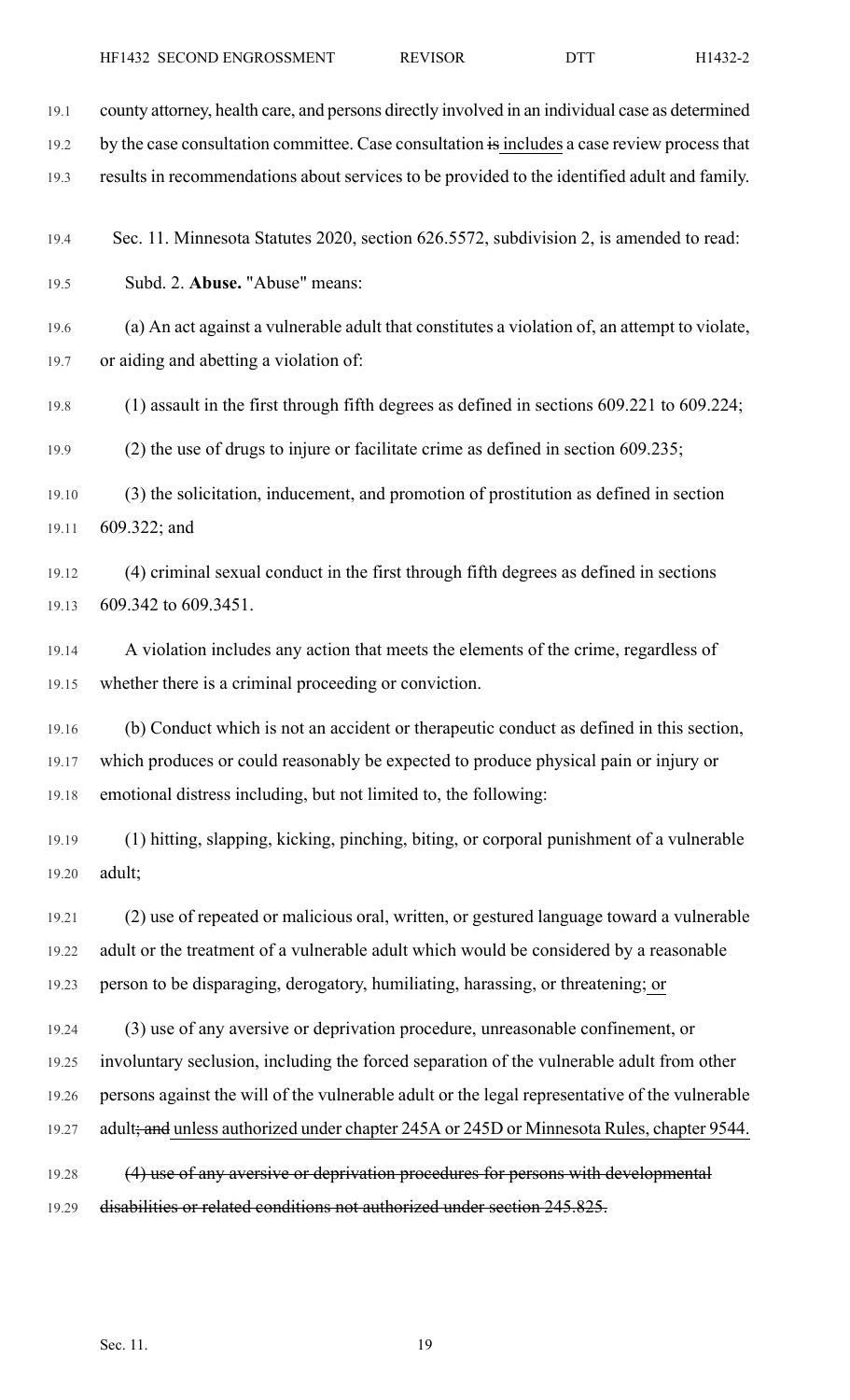20.1 (c) Any sexual contact or penetration as defined in section 609.341, between a facility 20.2 staff person or a person providing services in the facility and a resident, patient, or client 20.3 of that facility.

20.4 (d) The act of forcing, compelling, coercing, or enticing a vulnerable adult against the 20.5 vulnerable adult's will to perform services for the advantage of another.

20.6 (e) For purposes of this section, a vulnerable adult is not abused for the sole reason that 20.7 the vulnerable adult or a person with authority to make health care decisions for the 20.8 vulnerable adult under sections 144.651, 144A.44, chapter 145B, 145C or 252A, or section 20.9 253B.03 or 524.5-313, refuses consent or withdraws consent, consistent with that authority 20.10 and within the boundary of reasonable medical practice, to any therapeutic conduct, including 20.11 any care, service, or procedure to diagnose, maintain, or treat the physical or mental condition 20.12 of the vulnerable adult or, where permitted under law, to provide nutrition and hydration 20.13 parenterally or through intubation. This paragraph does not enlarge or diminish rights 20.14 otherwise held under law by:

20.15 (1) a vulnerable adult or a person acting on behalf of a vulnerable adult, including an 20.16 involved family member, to consent to or refuse consent for therapeutic conduct; or

20.17 (2) a caregiver to offer or provide or refuse to offer or provide therapeutic conduct.

20.18 (f) For purposes of this section, a vulnerable adult is not abused for the sole reason that 20.19 the vulnerable adult, a person with authority to make health care decisions for the vulnerable 20.20 adult, or a caregiver in good faith selects and depends upon spiritual means or prayer for 20.21 treatment or care of disease or remedial care of the vulnerable adult in lieu of medical care, 20.22 provided that this is consistent with the prior practice or belief of the vulnerable adult or 20.23 with the expressed intentions of the vulnerable adult.

20.24 (g) For purposes of this section, a vulnerable adult is not abused for the sole reason that 20.25 the vulnerable adult, who is not impaired in judgment or capacity by mental or emotional 20.26 dysfunction or undue influence, engages in consensual sexual contact with:

20.27 (1) a person, including a facility staff person, when a consensual sexual personal 20.28 relationship existed prior to the caregiving relationship; or

20.29 (2) a personal care attendant, regardless of whether the consensual sexual personal 20.30 relationship existed prior to the caregiving relationship.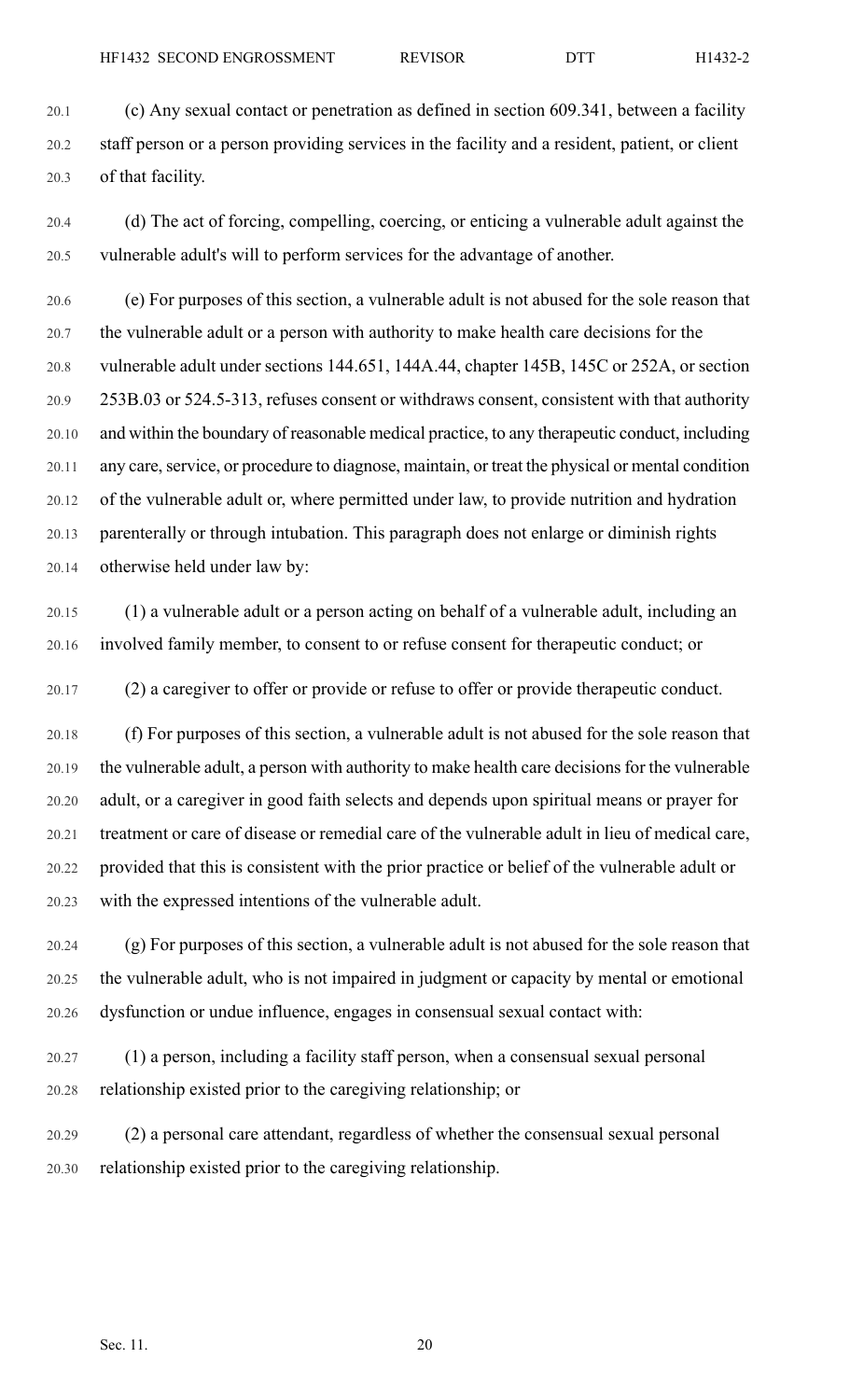- 21.1 Sec. 12. Minnesota Statutes 2020, section 626.5572, subdivision 4, is amended to read: 21.2 Subd. 4. **Caregiver.** "Caregiver" means an individual or facility who has responsibility 21.3 for all or a portion of the care of a vulnerable adult as a result of a family relationship, or
- 21.4 who has assumed responsibility for all or a portion of the care of a vulnerable adult

21.5 voluntarily, by contract, or by agreement.

21.6 Sec. 13. Minnesota Statutes 2020, section 626.5572, subdivision 17, is amended to read:

21.7 Subd. 17. **Neglect.** "Neglect" means: Neglect means neglect by a caregiver orself-neglect. 21.8 (a) "Caregiver neglect" meansthe failure or omission by a caregiver to supply a vulnerable 21.9 adult with care or services, including but not limited to, food, clothing, shelter, health care, 21.10 or supervision which is:

21.11 (1) reasonable and necessary to obtain or maintain the vulnerable adult's physical or 21.12 mental health or safety, considering the physical and mental capacity or dysfunction of the 21.13 vulnerable adult; and

21.14 (2) which is not the result of an accident or therapeutic conduct.

21.15 (b) The absence or likelihood of absence of care or services, including but not limited 21.16 to, food, clothing, shelter, health care, or supervision necessary to maintain the physical 21.17 and mental health of the vulnerable adult "Self-neglect" means neglect by a vulnerable adult 21.18 of the vulnerable adult's own food, clothing, shelter, health care, or other services that are 21.19 not the responsibility of a caregiver which a reasonable person would deem essential to 21.20 obtain or maintain the vulnerable adult's health, safety, or comfort considering the physical 21.21 or mental capacity or dysfunction of the vulnerable adult.

21.22 (c) For purposes of this section, a vulnerable adult is not neglected for the sole reason 21.23 that:

21.24 (1) the vulnerable adult or a person with authority to make health care decisions for the 21.25 vulnerable adult under sections 144.651, 144A.44, chapter 145B, 145C, or 252A, or sections 21.26 253B.03 or 524.5-101 to 524.5-502, refuses consent or withdraws consent, consistent with 21.27 that authority and within the boundary of reasonable medical practice, to any therapeutic 21.28 conduct, including any care, service, or procedure to diagnose, maintain, or treat the physical 21.29 or mental condition of the vulnerable adult, or, where permitted under law, to provide 21.30 nutrition and hydration parenterally or through intubation; this paragraph does not enlarge 21.31 or diminish rights otherwise held under law by: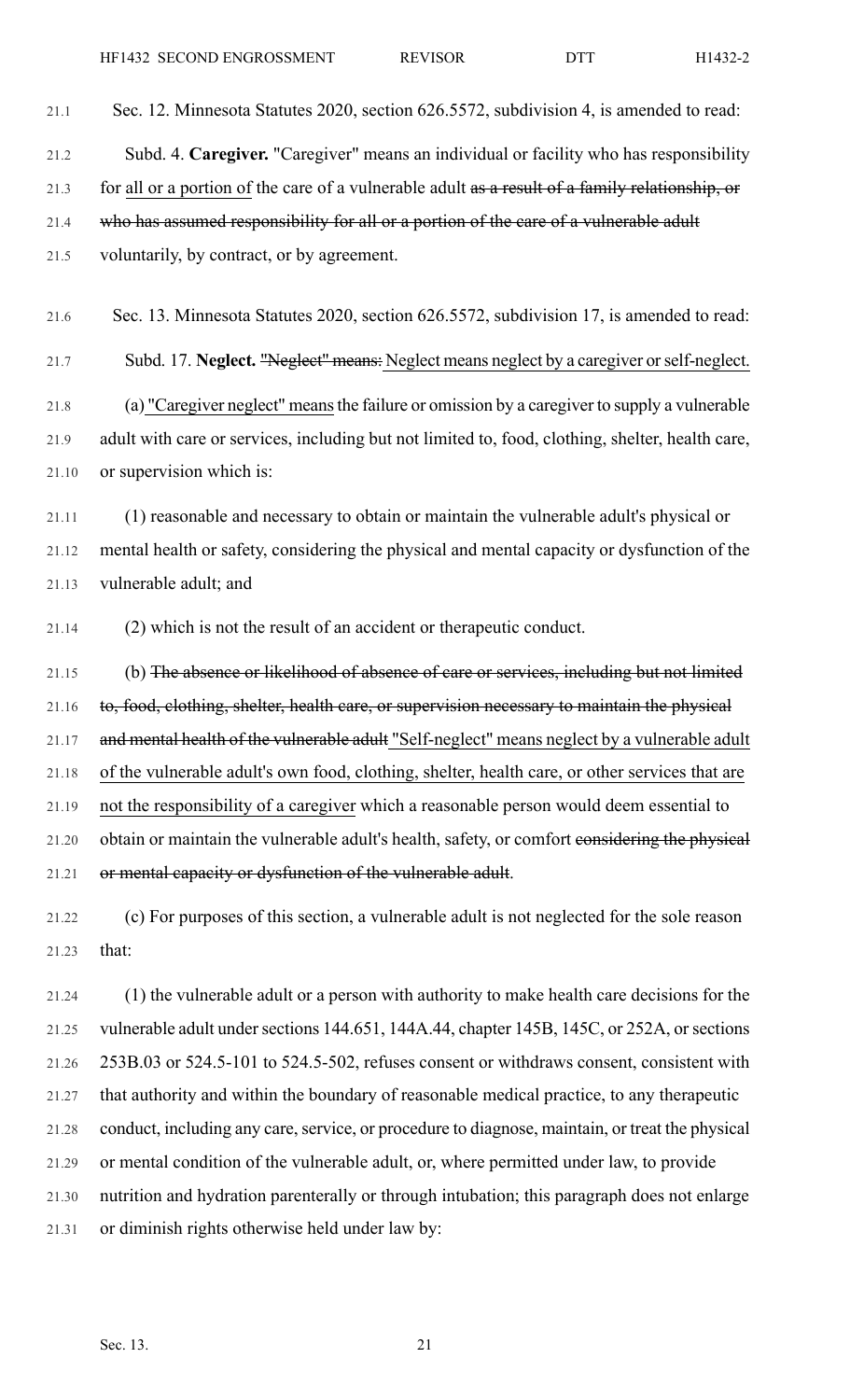22.3 (ii) a caregiver to offer or provide or refuse to offer or provide therapeutic conduct; or

22.4 (2) the vulnerable adult, a person with authority to make health care decisions for the 22.5 vulnerable adult, or a caregiver in good faith selects and depends upon spiritual means or 22.6 prayer for treatment or care of disease or remedial care of the vulnerable adult in lieu of 22.7 medical care, provided that this is consistent with the prior practice or belief of the vulnerable 22.8 adult or with the expressed intentions of the vulnerable adult;

22.9 (3) the vulnerable adult, who is not impaired in judgment or capacity by mental or 22.10 emotional dysfunction or undue influence, engages in consensual sexual contact with:

22.11 (i) a person including a facility staff person when a consensual sexual personal 22.12 relationship existed prior to the caregiving relationship; or

22.13 (ii) a personal care attendant, regardless of whether the consensual sexual personal 22.14 relationship existed prior to the caregiving relationship; or

22.15 (4) an individual makes an error in the provision of therapeutic conduct to a vulnerable 22.16 adult which does not result in injury or harm which reasonably requires medical or mental 22.17 health care; or

22.18 (5) an individual makes an error in the provision of therapeutic conduct to a vulnerable 22.19 adult that results in injury or harm, which reasonably requires the care of a physician, and:

22.20 (i) the necessary care is provided in a timely fashion as dictated by the condition of the 22.21 vulnerable adult;

22.22 (ii) if after receiving care, the health status of the vulnerable adult can be reasonably 22.23 expected, as determined by the attending physician, to be restored to the vulnerable adult's 22.24 preexisting condition;

22.25 (iii) the error is not part of a pattern of errors by the individual;

22.26 (iv) if in a facility, the error is immediately reported as required under section 626.557, 22.27 and recorded internally in the facility;

22.28 (v) if in a facility, the facility identifies and takes corrective action and implements 22.29 measures designed to reduce the risk of further occurrence of this error and similar errors; 22.30 and